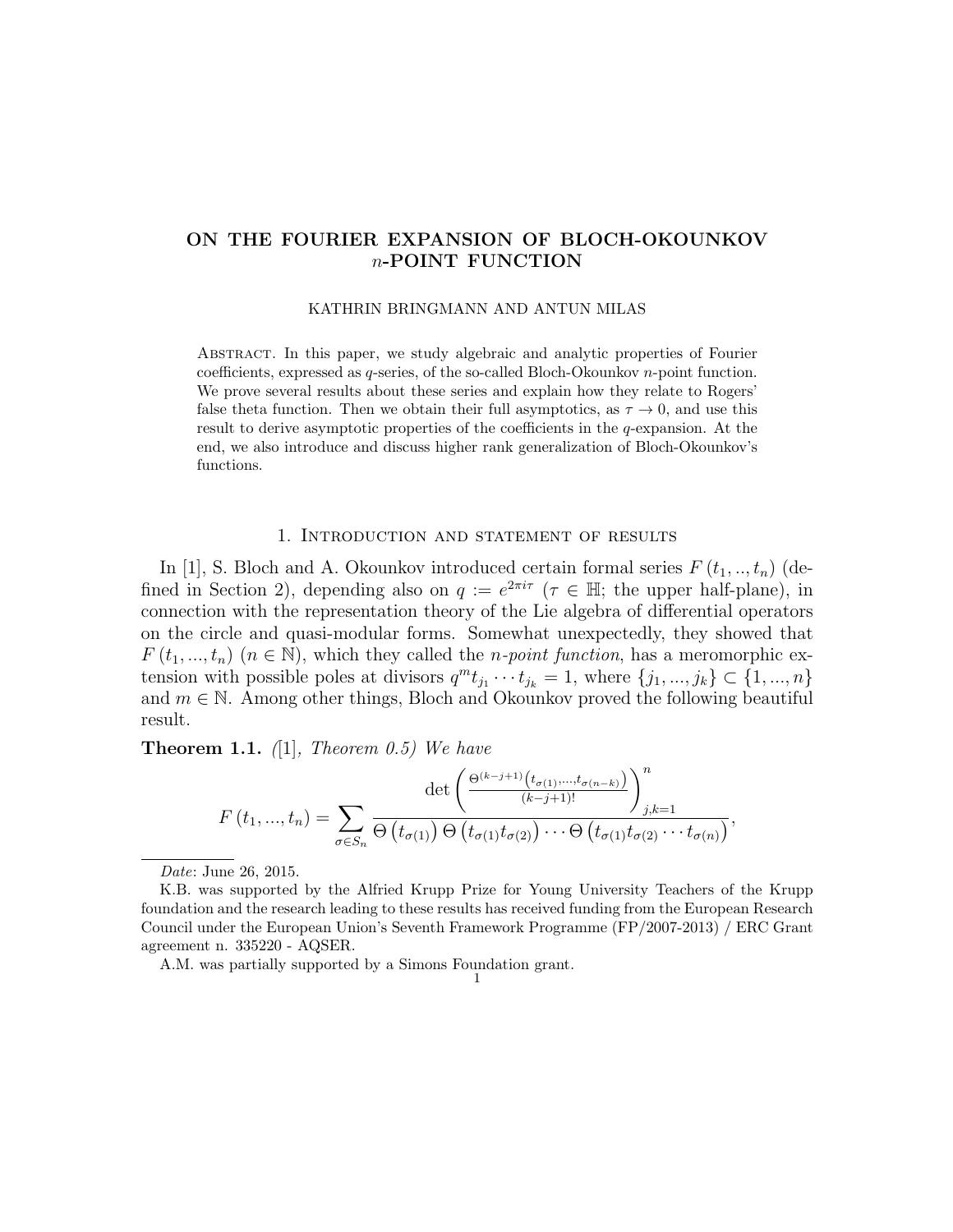where  $S_n$  is the symmetric group on n letters,

$$
\Theta(t) := \sum_{\ell \in \mathbb{Z}} (-1)^{\ell} q^{\frac{1}{2} (\ell + \frac{1}{2})^2} t^{\ell + \frac{1}{2}},
$$

and where  $\Theta^{(k)}(t) := (t \frac{d}{dt})^k \Theta(t)$ . In particular

$$
F(t) = \frac{1}{\Theta(t)}.
$$

In the second author's PhD thesis (Part 2; published as  $[8]$ , see also  $[9]$ ), this *n*-point function was reformulated in the language of vertex algebras and generalized for an arbitrary insertion of vectors. This generalization is based on a simple observation: the *n*-point function above is obtained from a 2*n*-point correlation function on the torus in conformal field theory (or vertex algebra theory), *after* we integrate out n of the variables. More precisely, it was shown in [8] that  $F(t_1, ..., t_n)$  is the constant term of the following elegant quotient

$$
\prod_{1 \le j < k \le n} \Theta\left(\frac{t_k x_k}{t_j x_j}\right) \Theta\left(\frac{x_k}{x_j}\right)
$$
\n
$$
\prod_{j=1}^n \Theta(t_j) \prod_{1 \le j < k \le n} \Theta\left(\frac{t_k x_k}{x_j}\right) \Theta\left(\frac{x_k}{t_j x_j}\right),\tag{1.1}
$$

taken with respect to the  $x$ -variables

Because we are only considering a "slice" of the correlation function, Bloch-Okounkov functions cannot be elliptic with respect to  $u_j \mapsto u_j + \tau$  if we write  $t_j := e^{2\pi i u_j}$ . Instead, a very complicated q-difference equation holds, which, in a way, reflects the complexity of the determinant part in Theorem 1.1. The relevant vertex (super)algebra for  $F(t_1, ..., t_n)$  is the infinite-wedge fermionic space [7]. There are other interpretations of n-point functions closely related to random partitions which we do not pursue here  $(instead, see [6, 10]).$ 

In this paper, we investigate algebraic and analytic properties of the Fourier coefficients

$$
\text{Coeff}_{t_1^{r_1 + \frac{1}{2}} \cdots t_n^{r_n + \frac{1}{2}}} F(t_1, ..., t_n), \tag{1.2}
$$

where the  $r_i$  are integers. There are at least two reasons for studying these objects. Firstly, beyond n-point correlation functions on the torus, much less is known about traces of products of modes of vertex operators which we study here. Another reason is recent increased interest in meromorphic Jacobi forms of negative index, including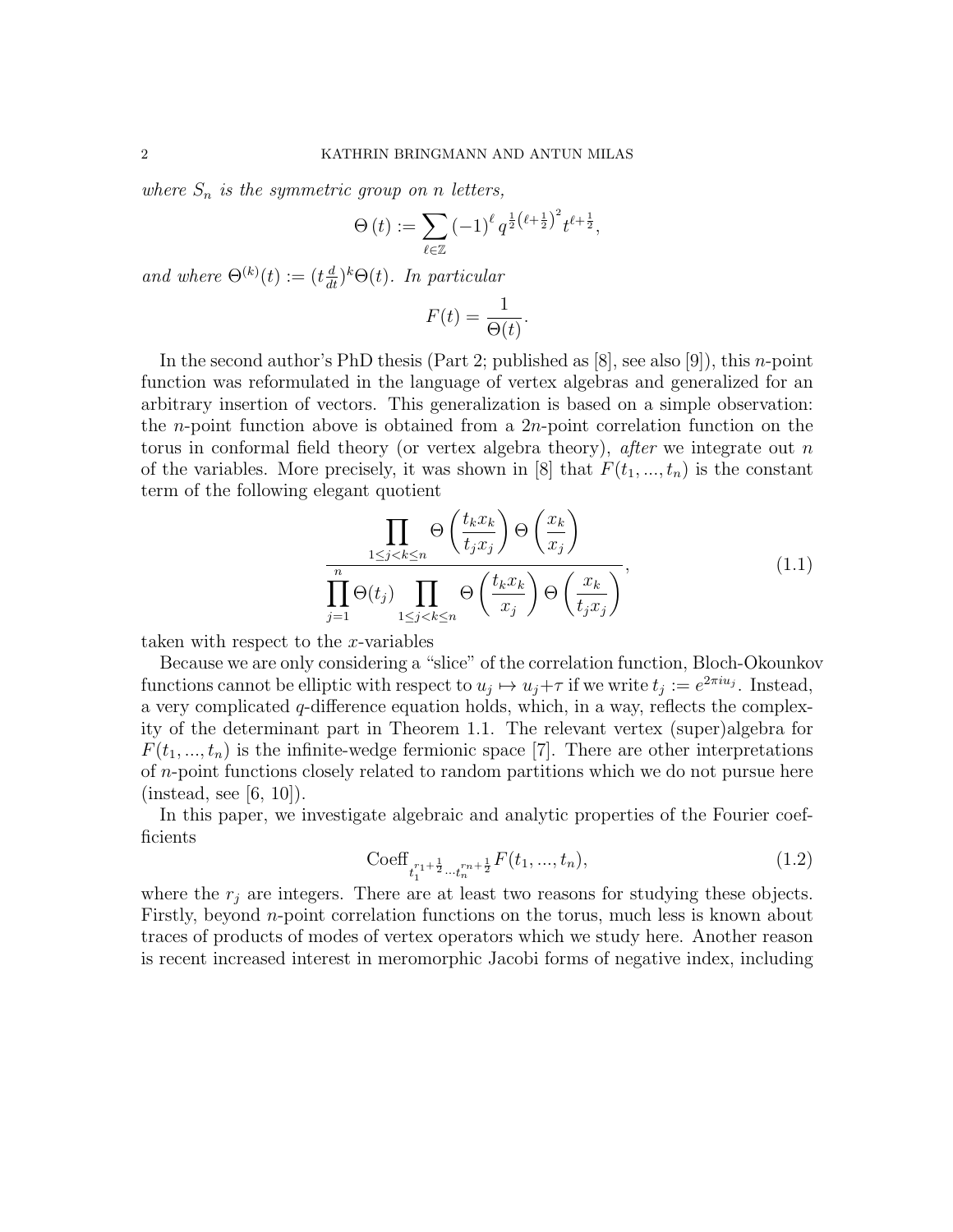their Fourier coefficients (see [2] and the references therein). For example, the negative index Jacobi forms  $\frac{1}{\Theta(t)^{\ell}}$   $(\ell \in \mathbb{N})$  studied in [2] also appear in this paper as (generalized) higher-level Bloch-Okounkov 1-point functions. The *n*-point functions  $F(t_1, ..., t_n)$  $(n \geq 2)$  are more subtle to describe in terms of Jacobi forms. From Theorem 1.1, we can at least infer that

$$
F(t_1, ..., t_n) = \frac{1}{\Theta(t_1 \cdots t_n)} \widetilde{F}(t_1, ..., t_n),
$$

where  $\widetilde{F}(t_1, ..., t_n)$  is a linear combination of functions of non-negative "weight"  $\geq 0$ , where the "weight" of  $\frac{\Theta^{(k)}(\cdot)}{\Theta^{(k)}}$  $\frac{\partial P(t)}{\partial(t)}$  is set to be k and where empty slots stand for products of  $t_j$ 's. Alternatively, we can also view  $(1.2)$  as a term in the Fourier expansion of (1.1), which is clearly a quotient of products of Jacobi forms.

Except for a few examples (implicitly) studied in [8], we know very little about Fourier coefficients of generalized Bloch-Okounkov functions for  $\ell \geq 2$  and  $n \geq 2$ .

In this paper, we establish two main results. We first give a fairly useful description of these coefficients in terms of Rogers false theta function (cf. [11])

$$
\sum_{\ell\geq 0}(-1)^\ell q^{\frac{\ell(\ell+1)}{2}}.
$$

**Theorem 1.2.** Let  $r_1 > r_2 > \cdots > r_m \geq 0$  and  $s_{m+1} > \cdots > s_n \geq 0$  be sequences of non-negative integers such that  $-r_j - 1/2 \neq s_k + 1/2$  for all  $1 \leq j \leq m$  and  $m + 1 \leq k \leq n$ . Let  $G_{\mathbf{r},\mathbf{s}}$   $(\mathbf{r} := (r_1,\ldots,r_m), \mathbf{s} := (s_{m+1},\ldots,s_n))$  be the Fourier coefficient as defined in Section 2.5. Then the series

$$
\prod_{\substack{1 \le j \le m \\ m+1 \le k \le n}} \left(1 - q^{r_j + s_k + 1}\right) \prod_{1 \le k < \ell \le m} \left(1 - q^{r_k - r_\ell}\right) \prod_{m+1 \le k < \ell \le n} \left(1 - q^{s_k - s_\ell}\right) G_{\mathbf{r}, \mathbf{s}}(q),
$$

can be written as

$$
P(q) \sum_{\ell \ge 0} (-1)^{\ell} q^{\frac{\ell(\ell+1)}{2}} + Q(q)
$$

for unique Laurent polynomials P and Q.

Next we find the explicit asymptotic expansion of  $(1.2)$  in terms of Euler numbers; see Theorem 3.4. In particular, this gives

**Corollary 1.3.** With the **r** and **s** as in Theorem 1.2, we have, as  $y \rightarrow 0$ ,

$$
G_{\mathbf{r},\mathbf{s}}\left(e^{-2\pi y}\right) \sim \frac{1}{2^n} \left(1 - \pi \left(r - s + m + \frac{n(n-3)}{4}\right)y + O\left(y^2\right)\right).
$$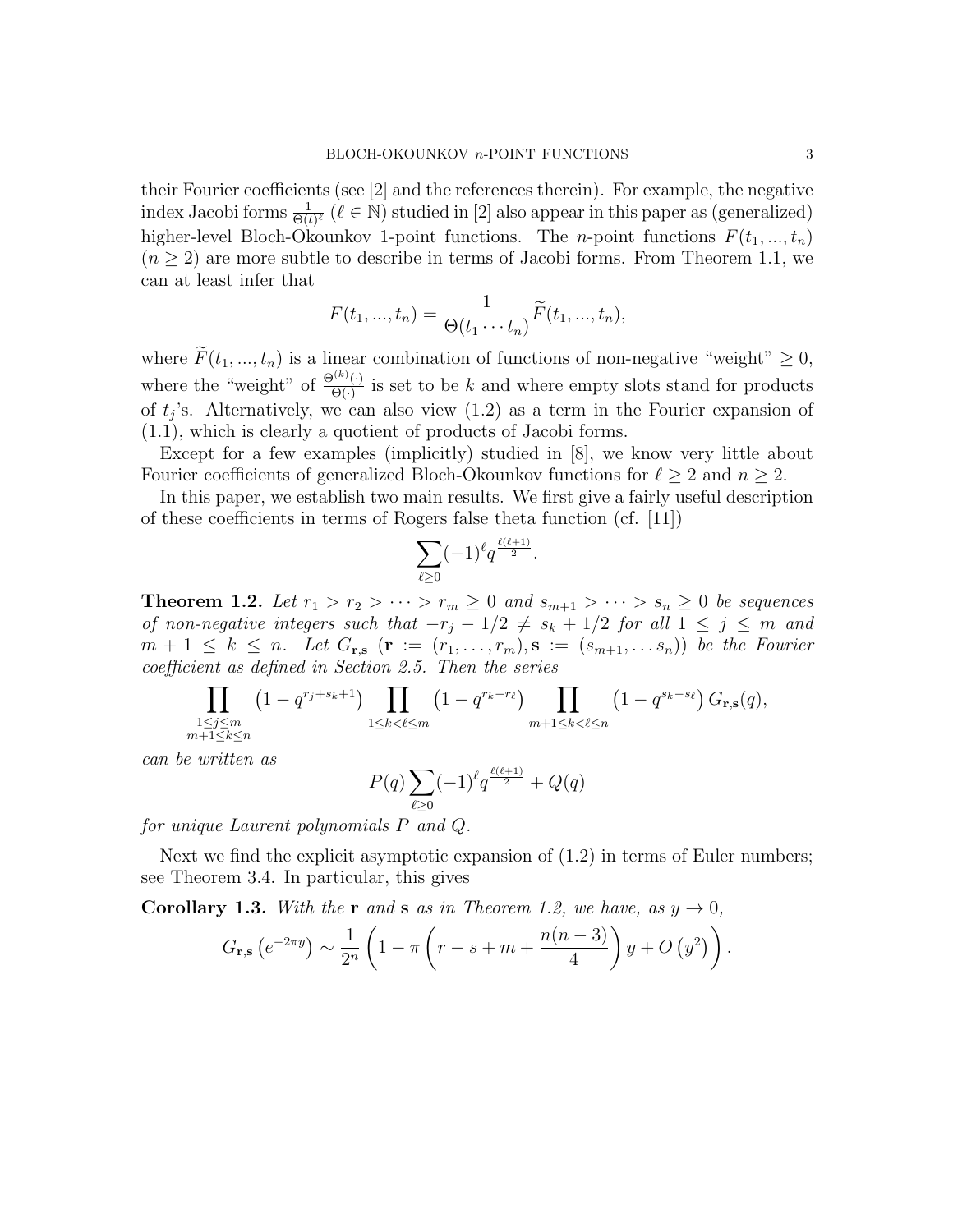This is then used to obtain the asymptotic behavior of the modes in the  $q$ -expansion of (1.2) (see Theorem 3.3 and Corollary 3.6). We also briefly discuss more general "higher level" Bloch-Okounkov n-point functions  $F^{(\ell)}(t_1, ..., t_n)$  ( $\ell \in \mathbb{N}$ ), introduced in the last section.

## 2. THE FOURIER EXPANSION OF  $F(t_1, ..., t_n)$

In this section we are interested in explicit formulas for the coefficients in the Fourier expansion of  $F(t_1, ..., t_n)$ , that is, we want to extract some information about the coefficient of  $t^{r_1+1/2} \cdots t^{r_n+1/2}$   $(r_j \in \mathbb{Z})$ . We shall consider several cases depending on the nature of the  $r_j$ 's.

Let us first recall, following notation in [8], the definition of  $F(t_1, ..., t_n)$ . Denote by F the infinite-wedge vertex superalgebra associated to a pair of fermions  $\psi(k +$  $1/2, \psi^*(k+1/2), k \in \mathbb{Z}$ . This space, which also has a vertex operator superalgebra structure [7], admits a decomposition into "charge" subspaces:  $\mathcal{F} = \bigoplus_{m \in \mathbb{Z}} \mathcal{F}_m$ , such that  $\mathcal{F}_m$  is spanned by monomials of the form

$$
\psi\left(-n_{\ell}-\frac{1}{2}\right)\cdots\psi\left(-n_{1}-\frac{1}{2}\right)\psi^{*}\left(-m_{j}-\frac{1}{2}\right)\cdots\psi^{*}\left(-m_{1}-\frac{1}{2}\right)\mathbf{1}
$$
  

$$
\vdots n_{\ell} > \cdots > n_{1}, m_{j} > \cdots > m_{1},
$$

where  $m = \ell - j \in \mathbb{Z}$  and 1 is the vacuum vector. We also use the usual convention where the fermonic modes satisfy anti-bracket relations  $(\ell, k \in \mathbb{N})$ :

$$
\left[\psi^*\left(\ell+\frac{1}{2}\right),\psi\left(k+\frac{1}{2}\right)\right]_+ = \delta_{\ell+k+1,0},
$$

while other anti-commutators are zero. We further let

$$
A(t) := \sum_{\ell \in \mathbb{Z}} \psi^* \left( \ell + \frac{1}{2} \right) \psi \left( -\ell - \frac{1}{2} \right) t^{-\ell - \frac{1}{2}},
$$

and finally, we define Bloch-Okounkov's n-point function

$$
F(t_1, ..., t_n) := \eta(\tau) \times \text{tr}_{\mathcal{F}_0} A(t_1) \cdots A(t_n) q^{L(0) - \frac{1}{24}},
$$
\n(2.1)

where  $\eta(\tau) := q^{\frac{1}{24}} \prod_{m \geq 1} (1 - q^m)$  is *Dedekind's*  $\eta$ -function. We note that this trace was computed only on the zero-charge subspace of  $\mathcal{F}$ ; traces on  $\mathcal{F}_m$  can be easily computed from  $F(t_1, ..., t_n)$  by a simple shift of parameters, so we omit their considerations here. Observe here that (2.1) has very different properties compared to correlation functions studied in vertex algebra theory. For example, in the t-expansion of  $A(t)$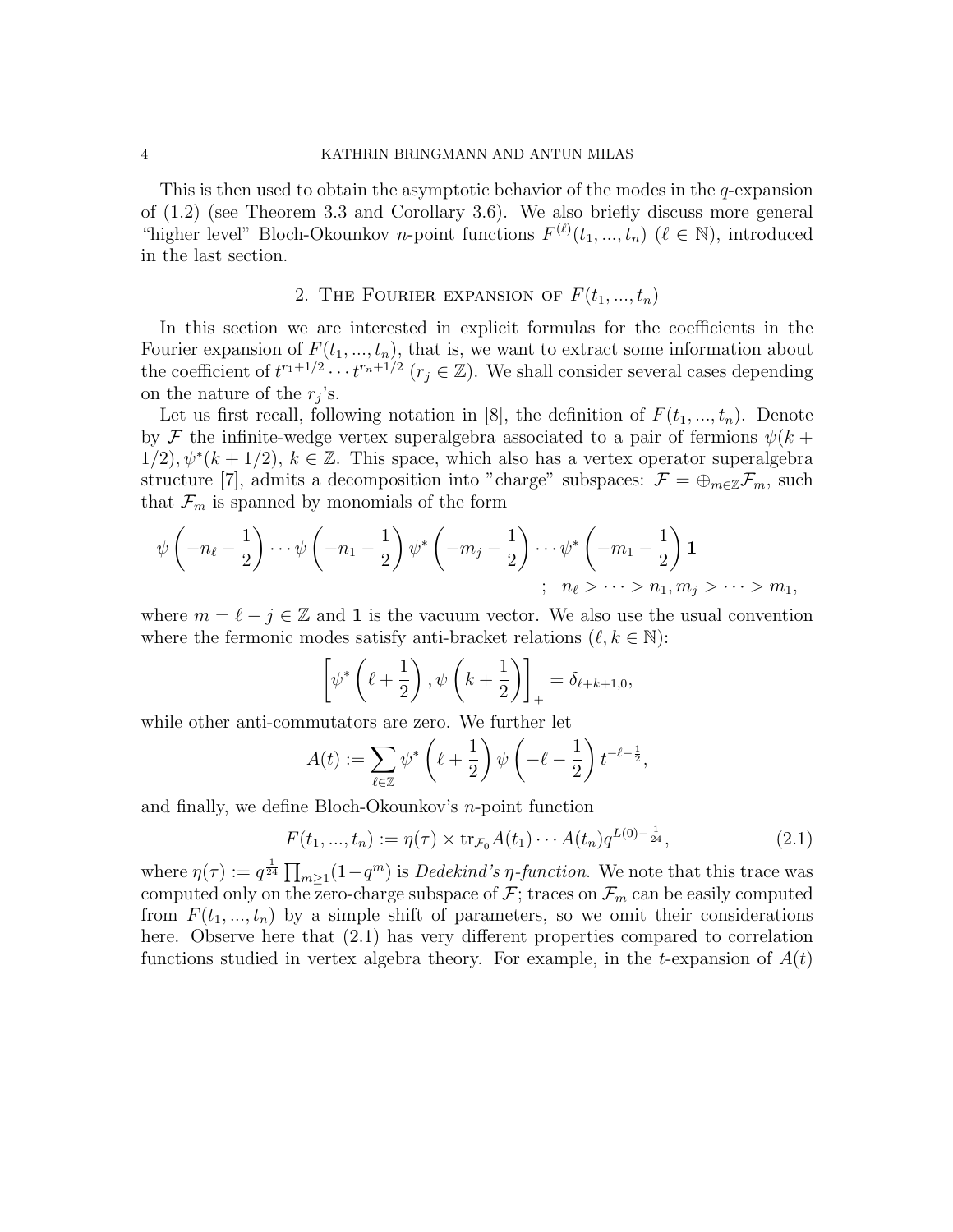all the coefficients have degree zero (if viewed as operators acting on the graded space  $\mathcal{F}_0$ ).

# 2.1. Positive powers: no repetition. Throughout, we abbreviate for  $\mathbf{r} := (r_1, \ldots, r_n)$

$$
F_{\mathbf{r}}(q) := \text{Coeff}_{t_1^{r_1 + \frac{1}{2}} \dots t_n^{r_n + \frac{1}{2}}} F(t_1, ..., t_n),
$$

where the  $r_j$ 's are non-negative integers.

**Theorem 2.1.** For  $r_1 > r_2 > \cdots > r_n \geq 0$ , we have

$$
F_{\mathbf{r}}(q) = \mathrm{CT}_{\zeta} \left( \prod_{j=1}^{n} \frac{\zeta^{-1} q^{r_j + \frac{1}{2}}}{\left( 1 + \zeta^{-1} q^{r_j + \frac{1}{2}} \right)} \sum_{\ell \in \mathbb{Z}} \zeta^{\ell} q^{\frac{\ell^2}{2}} \right),
$$

where CT denotes the constant term with respect to the formal variable  $\zeta$  and where throughout  $1 > |\zeta| > |q^{\frac{1}{2}}|$ .

Proof: We have two linear operators

$$
\psi^* \left( \ell + \frac{1}{2} \right) : \mathcal{F}_\ell \to \mathcal{F}_{\ell-1} \text{ and } \psi \left( \ell + \frac{1}{2} \right) : \mathcal{F}_{\ell-1} \to \mathcal{F}_\ell.
$$

Because of the condition on the  $r_j$ 's, observe that  $\psi^*(-r_j - \frac{1}{2})$  $\frac{1}{2}$ )  $\psi(r_j + \frac{1}{2})$  $\frac{1}{2}$  and  $\psi^*\left(-r_k-\frac{1}{2}\right)$  $\frac{1}{2}$ )  $\psi(r_k + \frac{1}{2})$  $\frac{1}{2}$  commute with each other for all j and k. Then

$$
F_{\mathbf{r}}(q) = \eta(\tau) \times \text{tr}_{\mathcal{F}_0} \prod_{j=1}^n \psi^* \left( -r_j - \frac{1}{2} \right) \psi \left( r_j + \frac{1}{2} \right) q^{L(0) - \frac{1}{24}}.
$$

This trace is well-defined and can now be computed on the aforementioned basis. Observe that the only monomials that contribute to the trace must contain the submonomial

$$
\psi^* \left( -r_n - \frac{1}{2} \right) \cdots \psi^* \left( -r_1 - \frac{1}{2} \right),
$$

with no other conditions except that the total charge is zero. Notice that the weight of this submonomial is  $\frac{n}{2} + \sum_{j=1}^{n} r_j$  and its charge is  $-n$ . Thus the r-the coefficient of the n-point function equals

$$
F_{\mathbf{r}}(q) = (q;q)_{\infty} \times q^{\frac{n}{2} + \sum_{j=1}^{n} r_j} \operatorname{CT}_{\zeta} \left( \zeta^{-n} \prod_{\substack{\ell \geq 0 \\ \ell \notin \{r_1, \dots, r_n\}}} \left( 1 + \zeta^{-1} q^{\ell + \frac{1}{2}} \right) \prod_{\ell \geq 0} \left( 1 + \zeta q^{\ell + \frac{1}{2}} \right) \right).
$$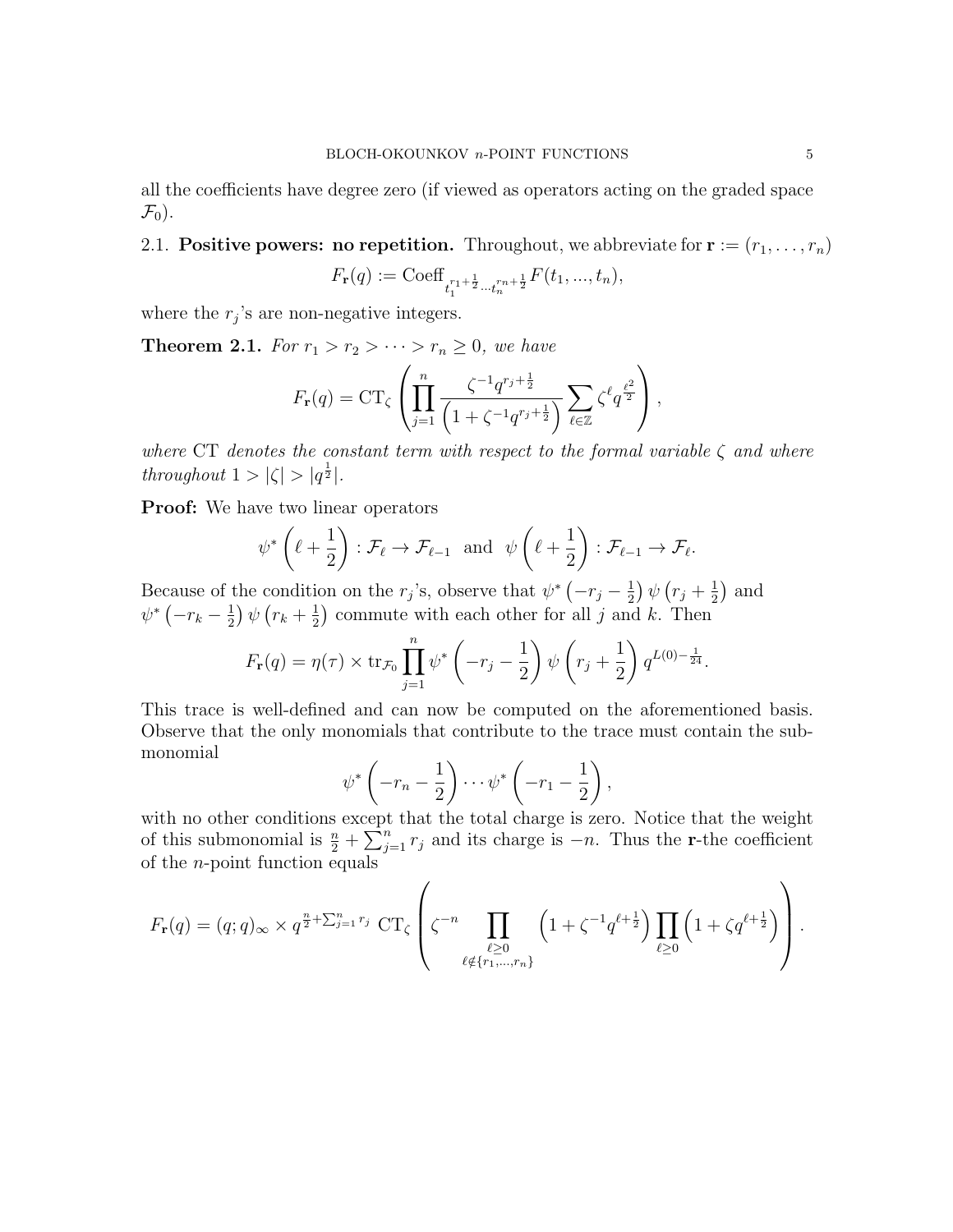An application of the Jacobi triple product identity

$$
(q;q)_{\infty} \left(-q^{\frac{1}{2}}\zeta;q\right)_{\infty} \left(-q^{\frac{1}{2}}\zeta^{-1};q\right)_{\infty} = \sum_{\ell \in \mathbb{Z}} \zeta^{\ell} q^{\frac{\ell^2}{2}},
$$

where  $(a;q)_\ell := \prod_{j=0}^{\ell-1} (1 - aq^j)$  for  $\ell \in \mathbb{N}_0 \cup \{\infty\}$ , now gives

$$
F_{\mathbf{r}}(q) = \mathrm{CT}_{\zeta} \left( \prod_{j=1}^{n} \frac{\zeta^{-1} q^{r_j + \frac{1}{2}}}{\left( 1 + \zeta^{-1} q^{r_j + \frac{1}{2}} \right)} \sum_{\ell \in \mathbb{Z}} \zeta^{\ell} q^{\frac{\ell^2}{2}} \right),
$$

as desired.  $\Box$ 

**Remark 1.** Observe that Bloch-Okounkov's definition of  $F_{\mathbf{r}}(q)$  in (2.1) involves multiplication of a graded trace on  $\mathcal{F}_0$  with the Dedekind  $\eta$ -function. As such it involves both positive and negative coefficients. Thus it make sense to consider the pure trace and somewhat better behaved function

$$
\frac{F_{\mathbf{r}}(q)}{(q;q)_{\infty}},
$$

which is essentially the generating function of all pairs  $(\pi, \pi')$  where  $\pi$  and  $\pi'$  are partitions into distinct odd parts such that  $\pi'$  has no parts of size  $2r_j + 1$  and  $\ell(\pi)$  –  $\ell(\pi') = n$ . We shall return to this quotient later on when we consider asymptotic properties of  $F_{\mathbf{r}}(q)$ .

We next write  $F_{\bf r}$  as an explicit q-series.

Corollary 2.2. Assuming the notation above we have

$$
F_{\mathbf{r}}(q) = \sum_{\substack{m_j \ge 0 \\ 1 \le j \le n}} (-1)^{\sum_{k=1}^n m_k} q^{\frac{1}{2}(n + \sum_{k=1}^n m_k)^2 + \sum_{k=1}^n (m_k + 1)(r_k + \frac{1}{2})}.
$$

**Proof:** The corollary follows directly from Theorem 2.1 by expanding

$$
\frac{\zeta^{-1}q^{r+\frac{1}{2}}}{\left(1+\zeta^{-1}q^{r+\frac{1}{2}}\right)} = \sum_{\ell \ge 0} (-1)^{\ell} \zeta^{-\ell-1} q^{(\ell+1)\left(r+\frac{1}{2}\right)}.
$$

 $\Box$ 

We next consider some examples.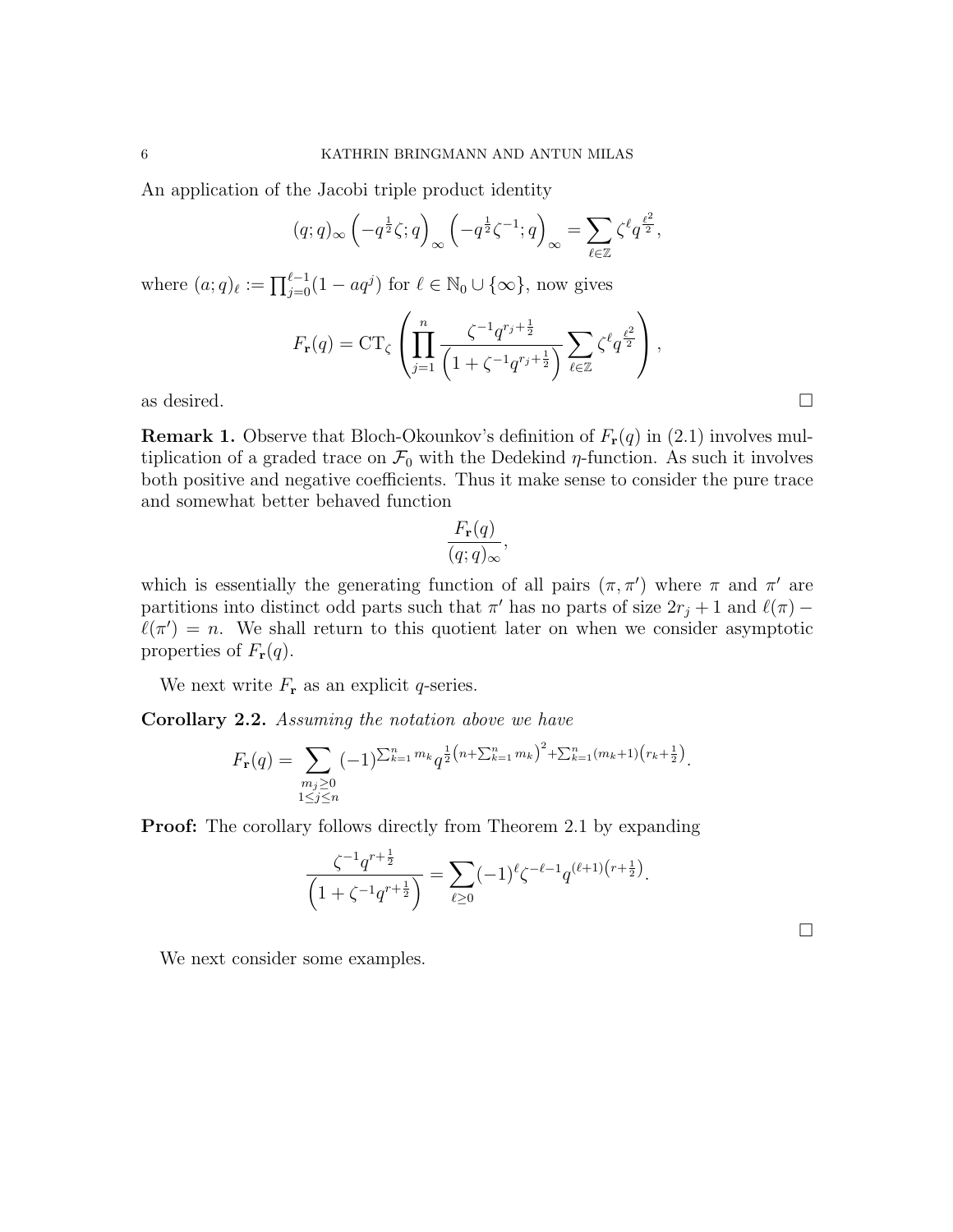**Example 1.**  $(n = 1)$  We have for  $r \in \mathbb{N}_0$ 

$$
F_r(q) = \sum_{\ell \ge 0} (-1)^{\ell} q^{\frac{(\ell+1)^2}{2} + (\ell+1)(r+\frac{1}{2})}.
$$

Observe that this is, modulo the η-factor, the character of a module for the Zamolodchikov singlet vertex algebra  $W(2,3)$ . In the notation of [3, 5], this irreducible module is denoted by  $M_{r+2,1}$ .

Example 2.  $(n = 2)$  An easy computation gives with  $0 \le r_1 < r_2$ 

$$
F_{r_1,r_2}(q) = \sum_{\substack{\ell \ge 1 \\ 0 \le \ell_1 < \ell}} (-1)^{\ell+1} q^{\frac{(\ell+1)^2}{2} + (m_1+1)(r_1 + \frac{1}{2}) + (\ell - m_1)(r_2 + \frac{1}{2})}
$$
  
= 
$$
\frac{q^{r_1 + \frac{1}{2}}}{1 - q^{r_1 - r_2}} \sum_{\ell > 1} (-1)^{\ell+1} q^{\frac{(\ell+1)^2}{2} + \ell(r_2 + \frac{1}{2})} (1 - q^{\ell(r_1 - r_2)})
$$

More generally, we may present the functions of interest in terms of false theta functions.

**Theorem 2.3.** For  $|q| < 1$  and  $n \geq 2$ , let  $r_1 > r_2 > \cdots > r_n \geq 0$ . Then the series

$$
\prod_{1 \le j < k \le n} (1 - q^{r_j - r_k}) F_{\mathbf{r}}(q)
$$

is a finite sum of series of the form  $\sum_{\ell \geq 0} (-1)^{\ell} q^{\frac{\ell^2}{2} + b\ell + c}$ . More precisely, for every  $n \geq 1$ , it has the shape

$$
P(q) \sum_{\ell \ge 0} (-1)^{\ell} q^{\frac{\ell(\ell+1)}{2}} + Q(q),
$$

with P and Q Laurent polynomials.

**Proof:** We use induction on n. The second statement is clearly true for  $n = 1$  since from Example 1

$$
F_{\mathbf{r}}(q) = \sum_{\ell \ge 0} (-1)^{\ell} q^{\frac{(\ell+1)^2}{2} + (\ell+1)(r+\frac{1}{2})} = (-1)^{r+1} q^{-\frac{1}{2}r(r+1)} \sum_{\ell \ge 1+r} (-1)^{\ell} q^{\frac{\ell(\ell+1)}{2}}.
$$

The first statement of the theorem also holds for  $n = 2$ . Instead of summing over the orthant  $\mathbb{N}_0^n$ , we introduce variables  $\lambda_j := m_1 + \cdots + m_j$ , where  $\lambda_n \in \mathbb{N}_0$  and

.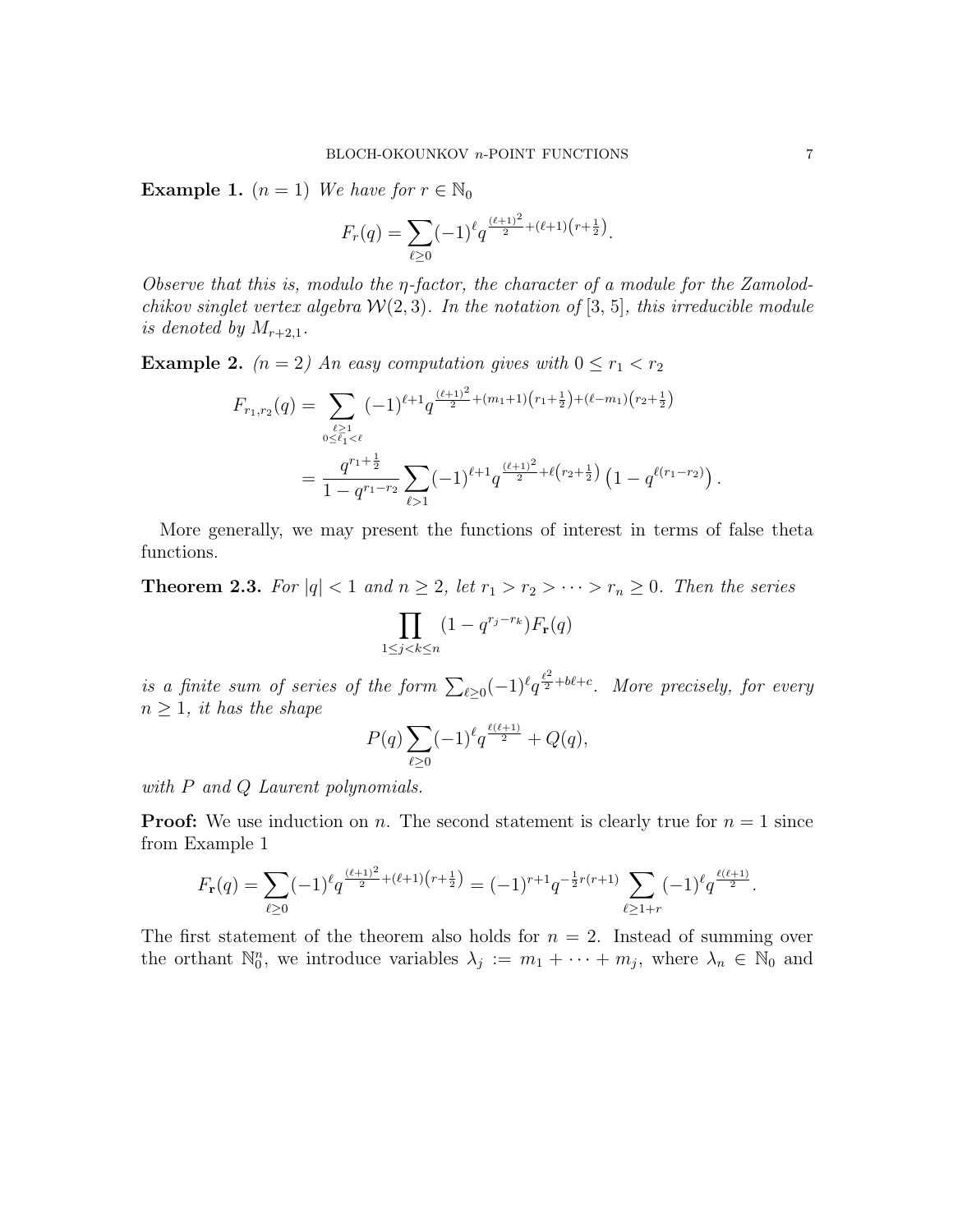$(\lambda_1, ..., \lambda_{n-1})$  parametrize the  $(n-1)$ -simplex. Clearly,  $m_j = \lambda_j - \lambda_{j-1}$ . Rewriting the sum in terms of new variables results in

$$
F_{\mathbf{r}}(q) = \sum_{\substack{\lambda_n \geq 0 \\ 0 \leq \lambda_j \leq \lambda_{j+1} \\ 0 \leq j \leq n-1}} (-1)^{\lambda_n} q^{\frac{(\lambda_n + n)^2}{2} + (\lambda_1 + 1)(r_1 + \frac{1}{2}) + \sum_{r=2}^n (\lambda_k - \lambda_{k-1} + 1)(r_k + \frac{1}{2})}.
$$

After we sum over  $\lambda_1$ , we get that this equals

$$
q^{r_1+\frac{1}{2}}\sum_{\substack{\lambda_n\geq 0\\0\leq \lambda_j\leq \lambda_{j+1}\\2\leq j\leq n-1}}\frac{\left(1-q^{(\lambda_2+1)(r_1-r_2)}\right)}{1-q^{r_1-r_2}}(-1)^{\lambda_n}q^{\frac{1}{2}(\lambda_n+n)^2+(\lambda_2+1)\left(r_2+\frac{1}{2}\right)+\sum_{r=3}^n(\lambda_k-\lambda_{k-1}+1)\left(r_k+\frac{1}{2}\right)}.
$$

Now define

$$
F_{a,n}(r_1,\ldots,r_n) := \sum_{\substack{\lambda_n \geq 0 \\ 0 \leq \lambda_j \leq \lambda_{j+1} \\ 0 \leq j \leq n-1}} (-1)^{\lambda_n} q^{\frac{1}{2}(\lambda_n + a)^2 + (\lambda_1 + 1)(r_1 + \frac{1}{2}) + \sum_{r=2}^n (\lambda_k - \lambda_{k-1} + 1)(r_k + \frac{1}{2})}.
$$

Then the above shows that

$$
F_{a,n}(r_1,\ldots,r_n)=\frac{q^{r_1+\frac{1}{2}}}{1-q^{r_1-r_2}}\Big(F_{a,n-1}(r_2,\ldots,r_n)-F_{a,n-1}(r_1,r_3,\ldots,r_n)\Big).
$$

This gives inductively that

$$
F_{n,n}(r_1,\ldots,r_n) = \frac{q^{\frac{n}{2}}}{\prod_{1 \le j < k \le n} (1 - q^{r_j - r_k})} \sum_{1 \le j \le n} P_j(q) G(r_j; \tau)
$$

with

$$
G(a; \tau) := \sum_{\ell \ge 0} (-1)^{\ell} q^{\frac{1}{2}(\ell+n)^2 + \ell(a+\frac{1}{2})}
$$

and  $P_j$  is a polynomial. Now

$$
G(a; \tau) = (-1)^{n+a} q^{-n(a+\frac{1}{2}) - \frac{1}{2}a(a+1)} \sum_{\ell \ge n+a} (-1)^{\ell} q^{\frac{1}{2}\ell(\ell+1)}, \qquad (2.2)
$$

which gives the claim.  $\Box$ 

Remark 2. The Laurent polynomials  $P$  and  $Q$  are uniquely determined.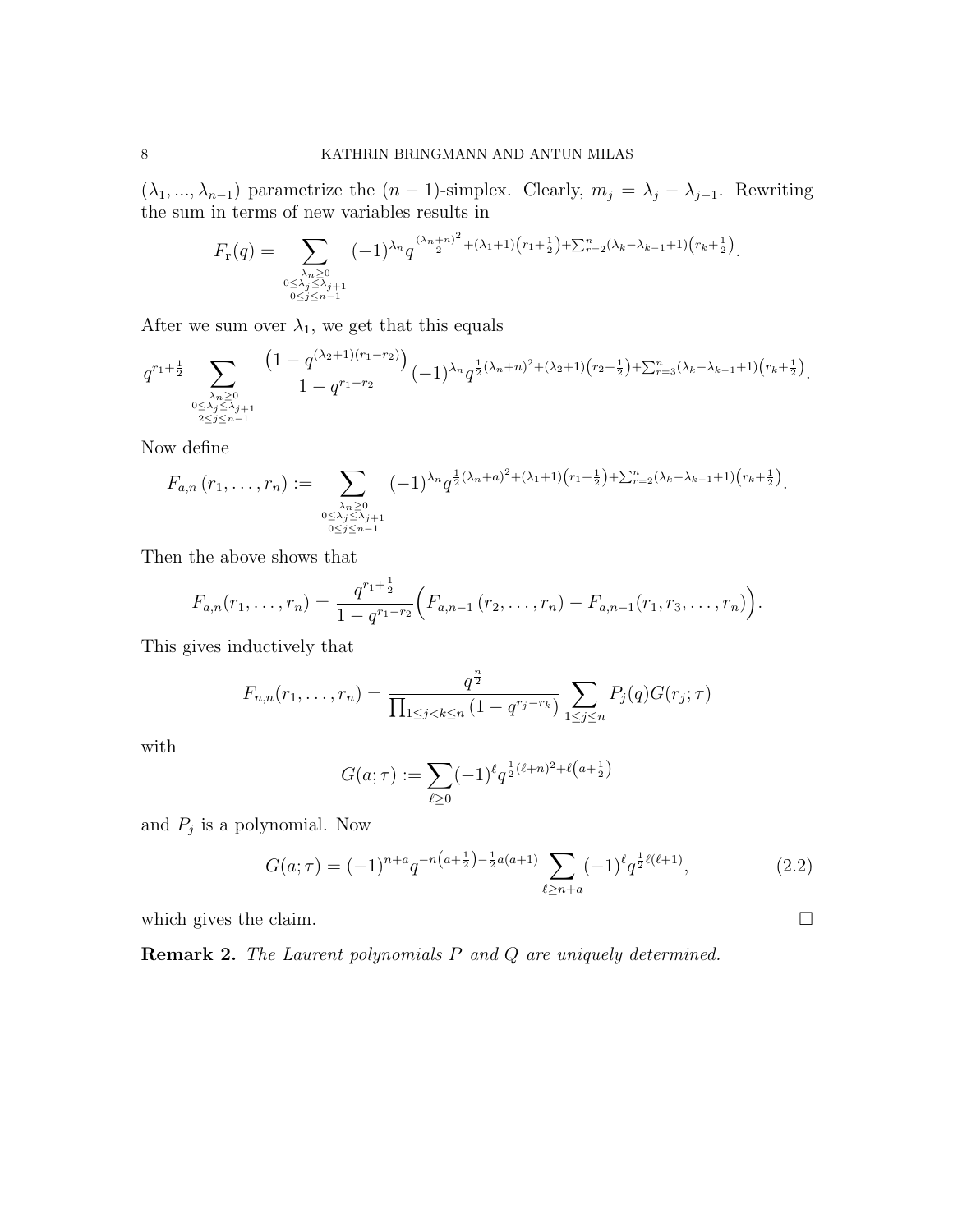2.2. Negative powers: no repetition. We again assume that  $r_1 > r_2 > \cdots >$  $r_n \geq 0$ . In this case, we obtain the following result.

Theorem 2.4. We have

$$
\text{Coeff}_{t^{-r_1 - \frac{1}{2}} \dots t^{-r_n - \frac{1}{2}}} F(t_1, ..., t_n) = \text{CT}_{\zeta} \left( \prod_{j=1}^n \frac{1}{\left( 1 + \zeta q^{r_j + \frac{1}{2}} \right)} \sum_{\ell \in \mathbb{Z}} \zeta^{\ell} q^{\frac{\ell^2}{2}} \right). \tag{2.3}
$$

**Proof:** Since the proof is analogous to the proof of Theorem 2.1, we omit some details here. Recall

$$
\text{Coeff}_{t^{-r_1-\frac{1}{2}}\cdots t^{-r_n-\frac{1}{2}}}F(t_1,...,t_n) = \eta(\tau) \times \text{tr}_{\mathcal{F}_0} \prod_{j=1}^n \psi^* \left(r_j + \frac{1}{2}\right) \psi \left(-r_j - \frac{1}{2}\right) q^{L(0) - \frac{1}{24}}.
$$

We apply the relation  $\psi^* (r_j + \frac{1}{2})$  $\frac{1}{2}$ )  $\psi$   $\left(-r_j-\frac{1}{2}\right)$  $\left(\frac{1}{2}\right) \,=\, 1\,-\psi\,\big(\!-\!r_j-\frac{1}{2}\big)$  $(\frac{1}{2}) \psi^* (r_j + \frac{1}{2})$  $(\frac{1}{2})$ . This relation when inserted in the trace, together with the observation that the roles of  $\psi$ and  $\psi^*$  are now switched, implies that the left hand-side of  $(2.3)$  equals

$$
\operatorname{CT}_{\zeta} \left( \prod_{j=1}^{n} \left( 1 - \frac{\zeta q^{r_j + \frac{1}{2}}}{\left( 1 + \zeta q^{r_j + \frac{1}{2}} \right)} \right) \sum_{\ell \in \mathbb{Z}} \zeta^{\ell} q^{\frac{\ell^2}{2}} \right).
$$

This gives the wanted relation.

We do not compute the explicit Fourier expansion of (2.3) here - this is done in Section 2.5 in a more general setup but instead we give an example.

**Example 3.**  $(n = 1)$  We have for  $r \in \mathbb{N}_0$ 

$$
\text{Coeff}_{t^{-r-\frac{1}{2}}}F(t) = \text{CT}_{\zeta} \left( \frac{1}{1 + \zeta q^{r+\frac{1}{2}}} \sum_{\ell \in \mathbb{Z}} \zeta^{\ell} q^{\frac{\ell^2}{2}} \right) = \sum_{\ell \ge 0} (-1)^{\ell} q^{\frac{\ell^2}{2} + \ell(r+\frac{1}{2})}.
$$

This agrees with formula  $(3.51)$  in  $[8]$ , which was obtained by using a completely different method.

2.3. Negative and positive powers: colliding case. We now discuss the case when in the t-expansion of  $F(t_1, ..., t_n)$  there are terms with positive and negative powers of t.

**Proposition 2.5.** If  $r_1, ..., r_n \in \mathbb{Z}$  are such that for some j and k we have  $-r_j-1/2 =$  $r_k + 1/2$ , then

Coeff<sub>t<sup>r1+ $\frac{1}{2} ... t^{n+\frac{1}{2}} F(t_1, ..., t_n) = 0.$ </sub></sup>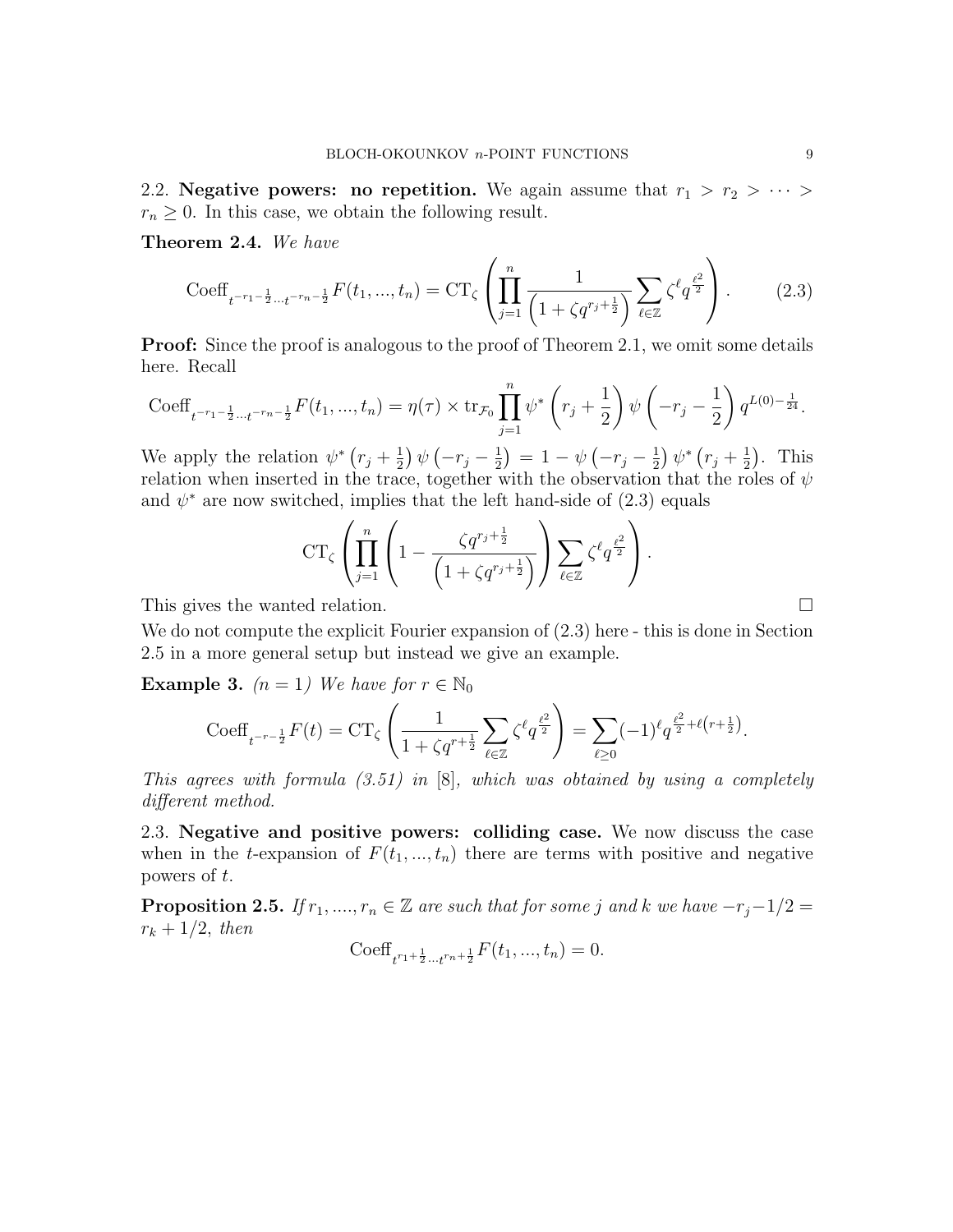Proof: Because of

$$
\psi^* \left( r_j + \frac{1}{2} \right) \psi \left( -r_j - \frac{1}{2} \right) \psi \left( r_k + \frac{1}{2} \right) \psi^* \left( -r_k - \frac{1}{2} \right)
$$
  
= 
$$
\psi^* \left( r_j + \frac{1}{2} \right) \underbrace{\psi \left( -r_j - \frac{1}{2} \right)}_{=0} \psi \left( -r_j - \frac{1}{2} \right) \psi^* \left( r_j + \frac{1}{2} \right) = 0,
$$

the operator  $\text{Coeff}_{t^{r_1+1/2}\cdots t^{r_n+1/2}}F(t_1,\ldots,t_n)$  computes the trace of the zero operator. This directly yields the claim.

2.4. Repetitions: compression phenomenon. Let  $r_j \in \mathbb{Z}$   $(j = 1, ..., n)$  possibly with repetition. Moreover, let  $I_{(1)},...,I_{(k)}$  be the partition of the set  $\{1,...,n\}$ :

$$
\{1, ..., n\} = \bigsqcup_{j=1}^{k} I_{(j)},
$$

such that for all  $j \in I_{(k)}$ , the values  $r_j$  are all equal to some  $r_{(k)}$ . Then we get

Lemma 2.6. We have

Coeff<sub>t<sub>1</sub><sup>r<sub>1</sub>+
$$
\frac{1}{2}
$$
...t<sub>n</sub><sup>r<sub>n</sub>+ $\frac{1}{2}$</sup>  $F(t_1,...,t_n)$   
= Coeff $\left(\prod_{j\in I_{(1)}} t_j\right)^{r_{(1)}+1} \cdot \cdot \cdot \left(\prod_{j\in I_{(k)}} t_j\right)^{r_{(k)}+1} F\left(\prod_{j\in I_{(1)}} t_j,..., \prod_{j\in I_{(k)}} t_j\right).$</sup></sub> 

**Proof:** The claim is immediate, once we observe the formula

$$
\left(\psi^* \left(r_j + \frac{1}{2}\right) \psi \left(-r_j - \frac{1}{2}\right)\right)^k = \psi^* \left(r_j + \frac{1}{2}\right) \psi \left(-r_j - \frac{1}{2}\right)
$$

and use the description of  $F(t_1, ..., t_n)$  as trace operator.

We next consider an example.

**Example 4.** Take  $n = 2$  and let  $r = r_1 = r_2 > 0$ . Then, by Example 1,

Coeff<sub>t<sub>1</sub><sup>r+1</sup> 
$$
\frac{1}{2} t_2^{r+1} F(t_1, t_2) = \text{Coeff}_{(t_1 t_2)^{r+1}} F(t_1 t_2) = \sum_{\ell \ge 0} (-1)^{\ell} q^{\frac{(\ell+1)^2}{2} + (\ell+1)(r+\frac{1}{2})},
$$</sub>

which also follows from Proposition 3.5 in [8].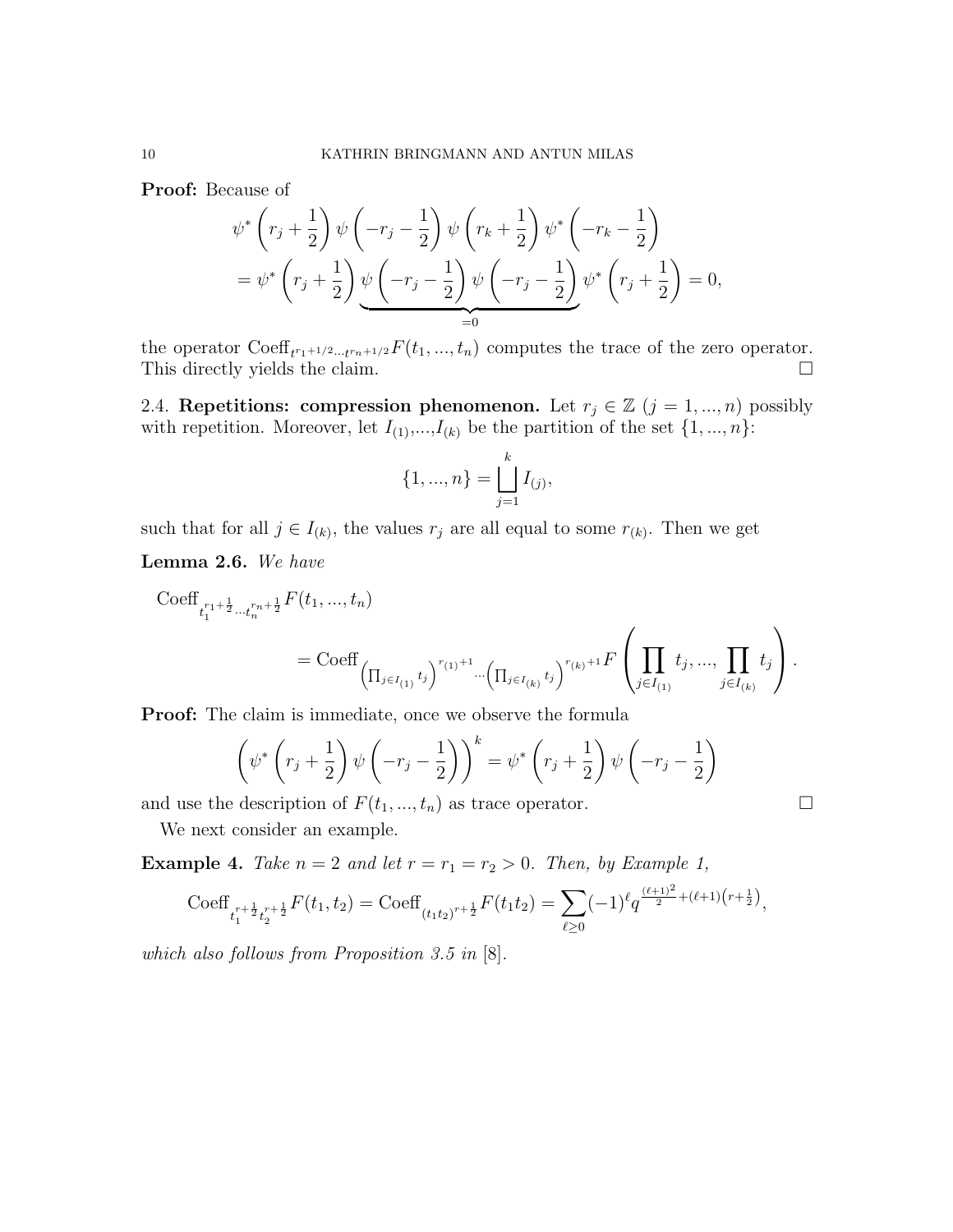2.5. General formula: no repetitions. In view of the previous discussion and compression phenomena (cf. Lemma 2.6), without loss of generality, we may assume that  $r_1 > r_2 > \cdots > r_m \ge 0$  and  $s_{m+1} > \cdots > s_n \ge 0$  and that  $-r_j - 1/2 \neq s_k + 1/2$ for all  $1 \leq j \leq m$  and  $m + 1 \leq k \leq n$ . We summarize everything into a single result.

**Theorem 2.7.** Then, with  $\mathbf{r} := (r_1, \ldots, r_m)$  and  $\mathbf{s} := (s_{m+1}, \ldots, s_n)$ ,

$$
G_{\mathbf{r},\mathbf{s}}(q) := \text{Coeff}_{t_1^{r_1 + \frac{1}{2}} \cdots t_m^{r_m + \frac{1}{2}} t_{m+1}^{-s_{m+1} - \frac{1}{2}} \cdots t_n^{-s_n - \frac{1}{2}} F(t_1, ..., t_n)
$$
  
= 
$$
\text{CT}_{\zeta} \left( \prod_{j=1}^m \frac{\zeta^{-1} q^{r_j + \frac{1}{2}}}{\left(1 + \zeta^{-1} q^{r_j + \frac{1}{2}}\right)} \prod_{j=m+1}^n \frac{1}{\left(1 + \zeta q^{s_j + \frac{1}{2}}\right)} \sum_{\ell \in \mathbb{Z}} \zeta^{\ell} q^{\frac{\ell^2}{2}} \right).
$$

 $i$ . From this we obtain a q-series representation.

Proposition 2.8. With the assumptions as above, we have

$$
G_{\mathbf{r},\mathbf{s}}(q) = \sum_{\substack{a_j \ge 0 \\ 1 \le j \le n}} (-1)^{\sum_{j=1}^n a_j} q^{\frac{1}{2} (\sum_{k=1}^m a_k + m - \sum_{k=m+1}^n a_k)^2 + \sum_{j=1}^m (a_j + 1) (r_j + \frac{1}{2}) + \sum_{j=m+1}^n a_j (s_j + \frac{1}{2})}.
$$

We next consider the case  $n = 2$  as an explicit example.

**Example 5.**  $(n = 2)$  We have

$$
G_{r,s}(\tau) = \sum_{k,\ell \ge 0} (-1)^{k+\ell} q^{\frac{1}{2}(k-\ell+1)^2 + (k+1)(r+\frac{1}{2}) + \ell(s+\frac{1}{2})}
$$
  
= 
$$
\frac{1}{1-q^{r+s+1}} \left( \sum_{\ell \ge 1} (-1)^{\ell+1} q^{\frac{\ell^2}{2}+\ell(r+\frac{1}{2})} - q^{r+s+1} \sum_{\ell \ge 0} (-1)^{\ell} q^{\frac{\ell^2}{2}+\ell(s+\frac{1}{2})} \right).
$$

We have the following generalization of Theorem 2.3.

**Theorem 2.9.** With  $r_j (1 \leq j \leq m)$  and  $s_k (m+1 \leq k \leq n)$  as above, the series

$$
\prod_{\substack{1 \le j \le m \\ m+1 \le k \le n}} \left(1 - q^{r_j + s_k + 1}\right) \prod_{1 \le k < \ell \le m} \left(1 - q^{r_k - r_\ell}\right) \prod_{m+1 \le k < \ell \le n} \left(1 - q^{s_k - s_\ell}\right) G_{\mathbf{r},\mathbf{s}}(q)
$$

is a sum of series of the form  $\sum_{\ell=0}^{\infty} (-1)^{\ell} q^{\frac{\ell^2}{2} + b\ell + c}$ , where  $b, c \in \frac{1}{2}$  $\frac{1}{2}\mathbb{Z}$ . More precisely, it has the shape  $P(q) \sum_{\ell \geq 0} (-1)^{\ell} q^{\frac{\ell(\ell+1)}{2}} + Q(q)$  with P and Q being Laurent polynomials.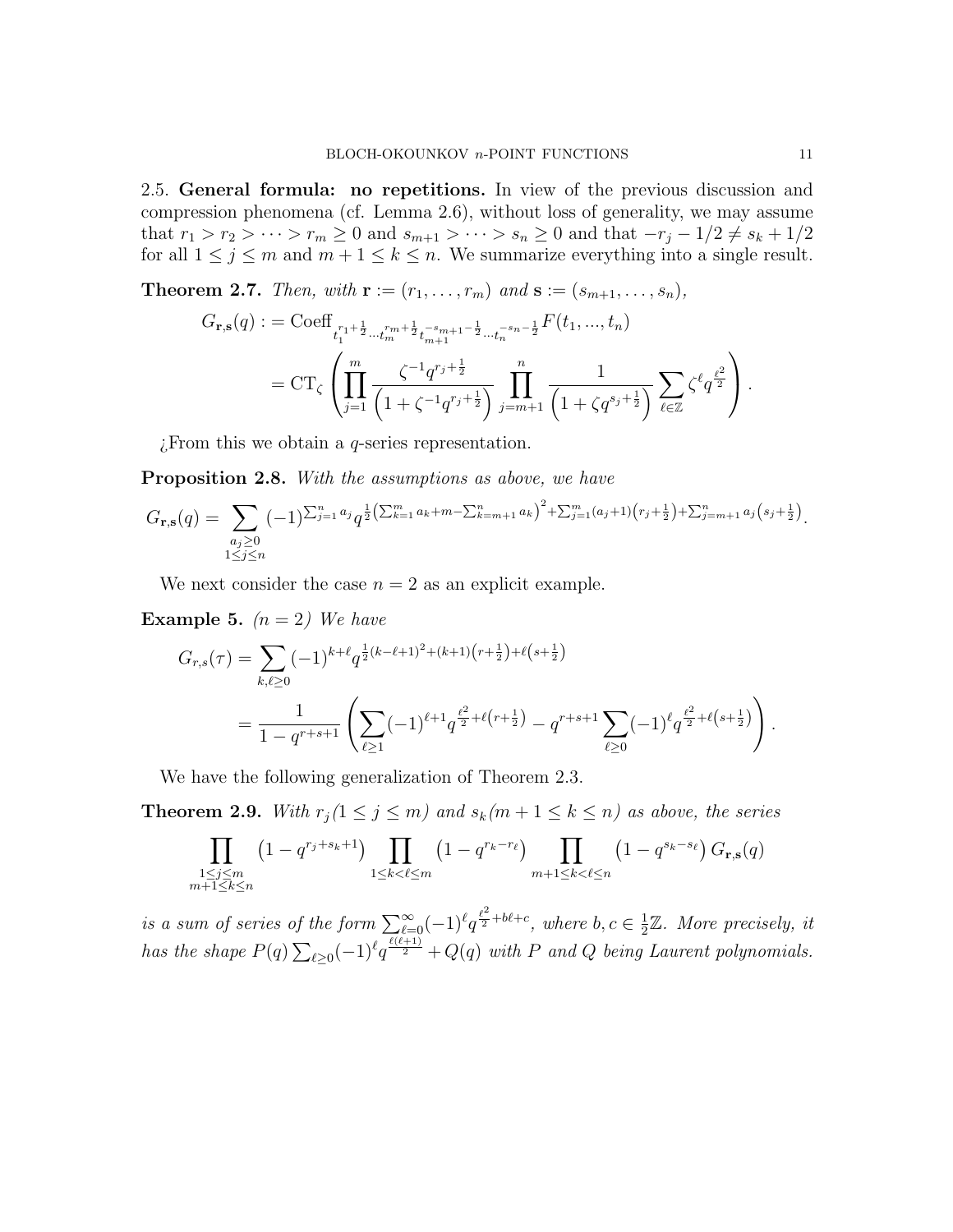**Proof:** As in in the proof of Theorem 2.3, we set  $\lambda_j := a_1 + \cdots + a_j (1 \leq j \leq m)$  and  $\mu_{m+j} := a_{m+1} + \cdots + a_{m+j} \ (1 \leq j \leq n-m)$ . Then  $a_j = \lambda_j - \lambda_{j-1}$  for  $2 \leq j \leq m$  and  $b_{m+j} = \lambda_{m+j} - \lambda_{m+j-1}$  for  $2 \leq j \leq n-m$ . Thus

$$
G_{\mathbf{r},\mathbf{s}}(q)=F_{m,m,n-m}(r_1,\ldots,r_m,s_{m+1},\ldots,s_n)
$$

with

$$
F_{a,j,k}(r_1,\ldots,r_j,s_1,\ldots,s_k) := \sum_{\substack{\lambda_j,\mu_k \geq 0 \\ \lambda_j,\mu_k \geq 0}} (-1)^{\mu_j + \lambda_k} q^{\frac{1}{2}(\mu_j - \lambda_k + a)^2}
$$
  
 
$$
\times \sum_{\substack{0 \leq \lambda_{\ell-1} \leq \lambda_{\ell} \\ 0 \leq \mu_{\nu-1} \leq \mu_{\nu}}} q^{(\lambda_1+1)(r_1+\frac{1}{2}) + \sum_{\ell=2}^j (\lambda_\ell - \lambda_{\ell-1} + 1)(r_\ell + \frac{1}{2}) + \mu_1(s_1+\frac{1}{2}) + \sum_{\ell=2}^k (\mu_\ell - \mu_{\ell-1})(s_\ell+\frac{1}{2})}.
$$

Carrying out the summation over  $\lambda_1$  gives

$$
F_{a,j,k}(r_1,\ldots,r_j,s_1,\ldots,s_k) = \frac{q^{r_1+\frac{1}{2}}}{1-q^{r_1-r_2}} \bigg(F_{a,j-1,k}(r_2,\ldots,r_j,s_1,\ldots,s_k)\cdot - F_{a,j-1,k}(r_1,r_3,\ldots,r_j,s_1,\ldots,s_k)\bigg).
$$

Similarly summing over  $\mu_1$  yields

$$
F_{a,j,k}(r_1,\ldots,r_j,s_1,\ldots,s_k) = \frac{1}{1-q^{s_1-s_2}} \bigg(F_{a,j,k-1}(r_1,\ldots,r_j,s_2,\ldots,s_k)\cdot -q^{s_1-s_2}F_{a,j,k-1}(r_1,\ldots,r_j,s_1,s_3,\ldots,s_k)\bigg).
$$

We thus obtain inductively that

$$
F_{m,m,n-m}(r_1,\ldots,r_m,s_{m+1},\ldots,s_n)
$$
  
= 
$$
\frac{q^{\frac{m-1}{2}}}{\prod_{1\leq j < k \leq m} (1-q^{r_j-r_k}) \prod_{m+1 \leq j < k \leq n} (1-q^{s_j-s_k})} \sum_{\substack{1 \leq j \leq m \\ m+1 \leq k \leq n}} P_{j,k}(q) G(r_j,s_k;\tau)
$$

with

$$
G(r,s;\tau) := \sum_{k,\ell \ge 0} (-1)^{k+\ell} q^{\frac{1}{2}(k-\ell+m)^2 + k(r+\frac{1}{2}) + \ell(s+\frac{1}{2})}.
$$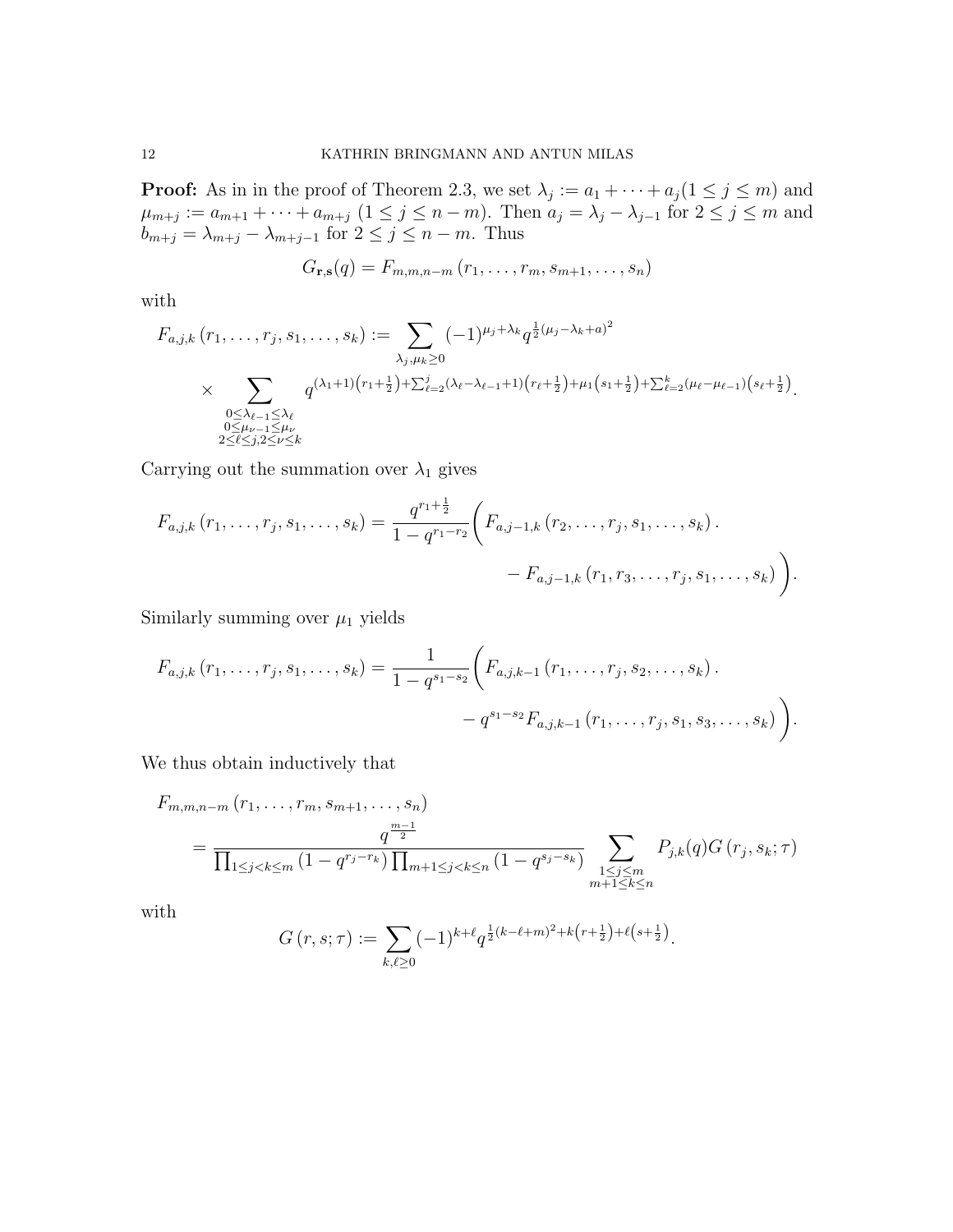To see that  $G(r, s; \tau)$  has the desired shape, in view of Example 5, we may assume that  $m \geq 2$ . We rewrite

$$
G(r,s;\tau) = q^{-(r+\frac{1}{2})(m-1)}(-1)^{m-1} \sum_{\substack{k \ge m-1 \\ \ell \ge 0}} (-1)^{k+\ell} q^{\frac{1}{2}(k-\ell+1)^2 + k(r+\frac{1}{2}) + \ell(s+\frac{1}{2})}
$$
  

$$
= q^{-(r+\frac{1}{2})(m-1)}(-1)^{m-1} \left( \sum_{\ell \ge 0} (-1)^{k+\ell} q^{\frac{1}{2}(k-\ell+1)^2 + k(r+\frac{1}{2}) + \ell(s+\frac{1}{2})} - \sum_{0 \le k \le m-2} (-1)^k q^{k(r+\frac{1}{2})} \sum_{\ell \ge 0} (-1)^{\ell} q^{\frac{1}{2}(k-\ell+1)^2 + \ell(s+\frac{1}{2})} \right).
$$

For the first double sum in the parentheses we use Example 5 and for the second one we slightly rewrite the  $\ell$ -summation and then apply identity (2.2).

### 3. ASYMPTOTICS

In this section we study asymptotic properties of  $F_r$  and of  $G_{r,s}$  towards the cusp 0. We should mention that in [1], asymptotic properties of  $F(e^{2\pi i u_1},...,e^{2\pi i u_n})$  were studied in connection to quasi-modular forms.

## 3.1. Asymptotics of  $F_r$ .

**Theorem 3.1.** We have, as  $y \rightarrow 0$ ,

$$
F_{\mathbf{r}}\left(e^{-2\pi y}\right) = \frac{1}{2^n} \sum_{\substack{\nu_1, \dots, \nu_n \geq 0 \\ 0 \leq \ell_k \leq \nu_k \\ \ell \text{ even}}} (-1)^{\nu} 2^{\nu} \pi^{\nu - \frac{\ell}{2}} i^{\ell} \frac{\Gamma\left(\frac{\ell+1}{2}\right)}{\sqrt{\pi}} \prod_{j=1}^n \frac{E_{\nu_j}(1)}{\ell_j! (\nu_j - \ell_j)!} \left(r_j + \frac{1}{2}\right)^{\nu_j - \ell_j} y^{\nu - \frac{\ell}{2}} + O\left(e^{-ay}\right),
$$

where  $a \in \mathbb{R}^+, \ell := \sum_{k=1}^n \ell_k$ ,  $\nu := \sum_{k=1}^n \nu_k$ , and  $E_k(x)$  denotes the kth Euler polynomial.

**Proof:** We abbreviate  $(\zeta := e^{2\pi i z} \text{ throughout})$ 

$$
\mathcal{F}(\tau) := F_{\mathbf{r}} \left( e^{2\pi i \tau} \right),
$$

$$
\mathcal{F}(z; \tau) := \prod_{j=1}^{n} \frac{\zeta^{-1} q^{r_j + \frac{1}{2}}}{\left( 1 + \zeta^{-1} q^{r_j + \frac{1}{2}} \right)} \sum_{\ell \in \mathbb{Z}} \zeta^{\ell} q^{\frac{\ell^2}{2}}.
$$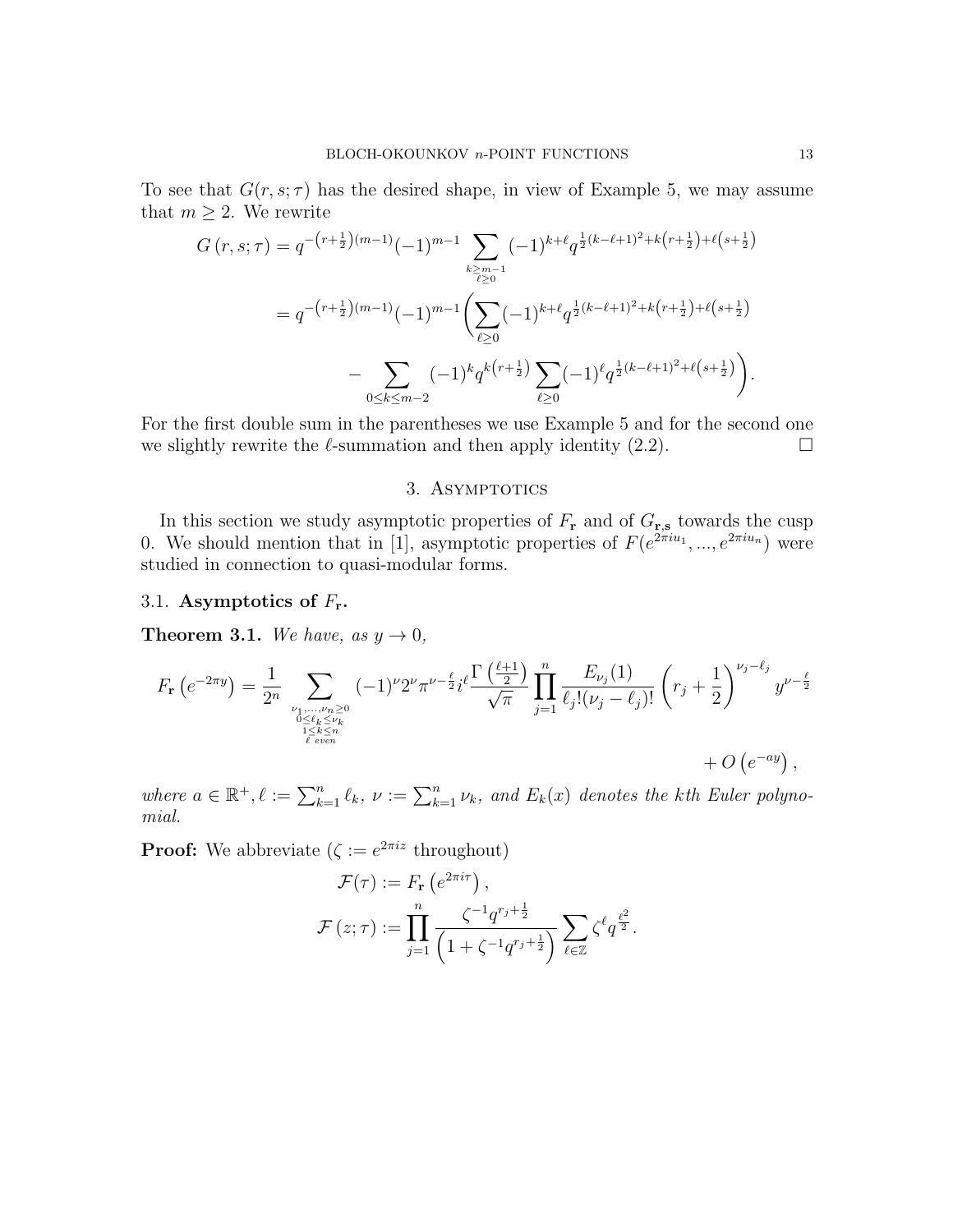Then, by Theorem 2.1,  $\mathcal{F}(\tau) = \mathrm{CT}_\zeta \mathcal{F}\left(z;\tau\right)$  and Cauchy's Theorem yields

$$
\mathcal{F}(\tau) = \int_{-\frac{1}{2}}^{\frac{1}{2}} \mathcal{F}(z;\tau) dz = \int_{-\frac{1}{2}}^{\frac{1}{2}} \mathcal{F}(-z;\tau) dz.
$$

Let

$$
\vartheta(z;\tau):=\sum_{\ell\in\mathbb{Z}}\zeta^\ell q^{\frac{\ell^2}{2}}.
$$

Using the usual theta transformation law, we get ([12], page 290)

$$
\vartheta(z;\tau) = (-i\tau)^{-\frac{1}{2}} \sum_{\ell \in \mathbb{Z}} e^{-\frac{\pi i}{\tau}(\ell-z)^2}.
$$

Since  $-\frac{1}{2} < z < \frac{1}{2}$ , we thus obtain that, up to an exponentially smaller term,

$$
\vartheta(z; iy) \sim \frac{e^{-\frac{\pi z^2}{y}}}{\sqrt{y}}.\tag{3.1}
$$

Moreover

$$
\frac{\zeta q^{r+\frac{1}{2}}}{1+\zeta q^{r+\frac{1}{2}}} = \frac{1}{2} \sum_{\nu \geq 0} \frac{E_{\nu}(1)}{\nu!} \left( 2\pi i z + 2\pi i \left( r + \frac{1}{2} \right) \tau \right)^{\nu} \n= \frac{1}{2} \sum_{\substack{\nu \geq 0 \\ 0 \leq \ell \leq \nu}} \frac{E_{\nu}(1)}{\nu!} {\nu \choose \ell} (2\pi i)^{\nu} \left( r + \frac{1}{2} \right)^{\nu-\ell} z^{\ell} \tau^{\nu-\ell},
$$
\n(3.2)

where  $\ell$  and  $\nu$  should not be confused with those used in the statement of the theorem. Thus

$$
\mathcal{F}(iy) \sim \frac{1}{2^n \sqrt{y}} \sum_{\substack{\nu_1, \dots, \nu_n \ge 0 \\ 0 \le \ell_k \le \nu_k \\ 1 \le k \le n}} \prod_{j=1}^n \left[ \frac{E_{\nu_j}(1)}{\ell_j! (\nu_j - \ell_j)!} (-1)^{\nu_j} \left( r_j + \frac{1}{2} \right)^{\nu_j - \ell_j} y^{\nu_j - \ell_j} (2\pi)^{\nu_j} (-i)^{\ell_j} \right]
$$

$$
\times \int_{-\frac{1}{2}}^{\frac{1}{2}} z^{\ell} e^{-\frac{\pi z^2}{y}} dz
$$

$$
= \frac{1}{2^n \sqrt{y}} \sum_{\substack{\nu_1, \dots, \nu_n \ge 0 \\ 0 \le \ell_k \le \nu_k \\ 1 \le k \le n \\ \ell \text{ even}}} (-1)^{\nu} y^{\nu - \ell} (2\pi)^{\nu} i^{\ell} \prod_{j=1}^n \frac{E_{\nu_j}(1)}{\ell_j! (\nu_j - \ell_j)!} \left( r_j + \frac{1}{2} \right)^{\nu_j - \ell_j} \mathcal{I}(\ell; y),
$$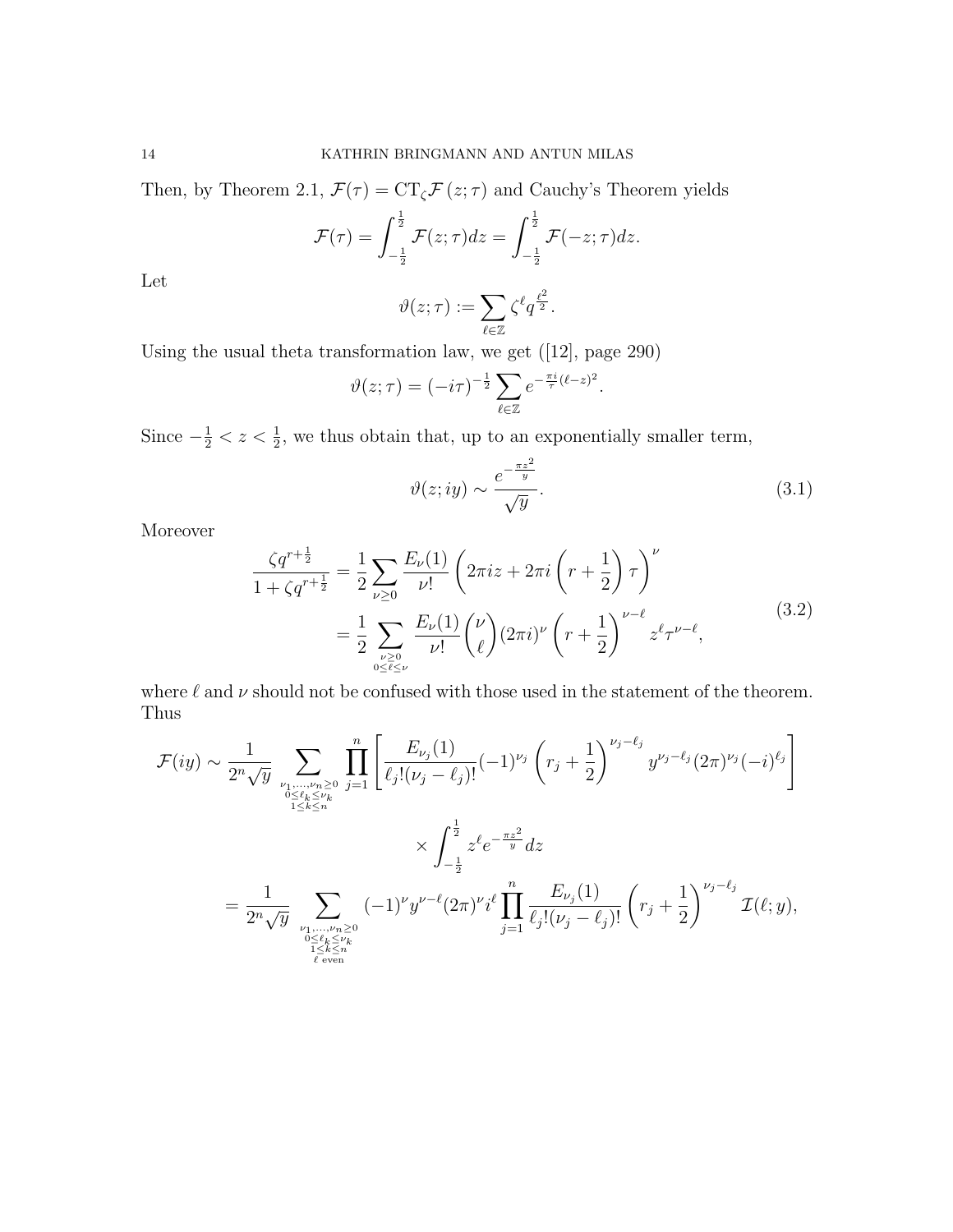where for  $\ell$  even

$$
\mathcal{I}(\ell; y) := \int_{-\frac{1}{2}}^{\frac{1}{2}} z^{\ell} e^{-\frac{\pi z^2}{y}} dz.
$$

Note that, with an exponentially smaller error term,

$$
\mathcal{I}(\ell; y) \sim \left(\frac{y}{\pi}\right)^{\frac{\ell+1}{2}} \Gamma\left(\frac{\ell+1}{2}\right).
$$

This follows by writing the integral as an integral over  $\mathbb R$  and using that for  $a \in \mathbb R^+$ 

$$
\int_{\mathbb{R}} z^{\ell} e^{-az^2} dz = a^{\frac{\ell+1}{2}} \Gamma\left(\frac{\ell+1}{2}\right).
$$

The error is given by bounding the lower incomplete gamma function. Combining the above yields the required asymptotic expansion.  $\Box$ 

¿From Theorem 3.1, we directly obtain the following first terms in the asymptotic expansion.

#### **Corollary 3.2.** We have with  $r := \sum_{k=1}^{n} r_k$  $F_{\mathbf{r}}\left(e^{-2\pi y}\right)=$ 1  $2^n$  $\sqrt{ }$  $1 - \pi$  $\sqrt{ }$  $r +$  $n(n+1)$ 4  $\setminus$  $y+O(y^2)$ .

**Proof:** The claim follows directly from Theorem 3.1, noting that  $E_0(1) = 1, E_1(1) =$ 1  $\frac{1}{2}$ , and  $E_2(1) = 0$ .

Remark 3. In view of the previous theorem, we consider the asymptotic behavior of the Fourier coefficients of  $F_{\mathbf{r}}$ ,

$$
F_{\mathbf{r}}(q) =: \sum_{\ell \ge 0} a_{\ell} q^{\ell}.
$$

But a closer inspection of the coefficients  $a_m$  shows a quite erratic behavior. For example, if we take  $\mathbf{r} = (2, 3, 4, 5)$ , then in the expansion of  $F_{\mathbf{r}}$  we have

 $a_{43} = 2$ ,  $a_{100} = -7$ ,  $a_{153} = 18$ ,  $a_{245} = -2$ ,  $a_{538} = -81$ ,  $a_{713} = 112$ ,  $a_{894} = -4$ . On the other hand

$$
\frac{F_{\mathbf{r}}(q)}{(q;q)_{\infty}} =: \sum_{\ell \ge 0} b_{\ell} q^{\ell}
$$

has non-negative coefficients (see Remark 1) that are much better behaved. For example, for **r** as above, the coefficients  $b_\ell$  seem to be positive and increasing for all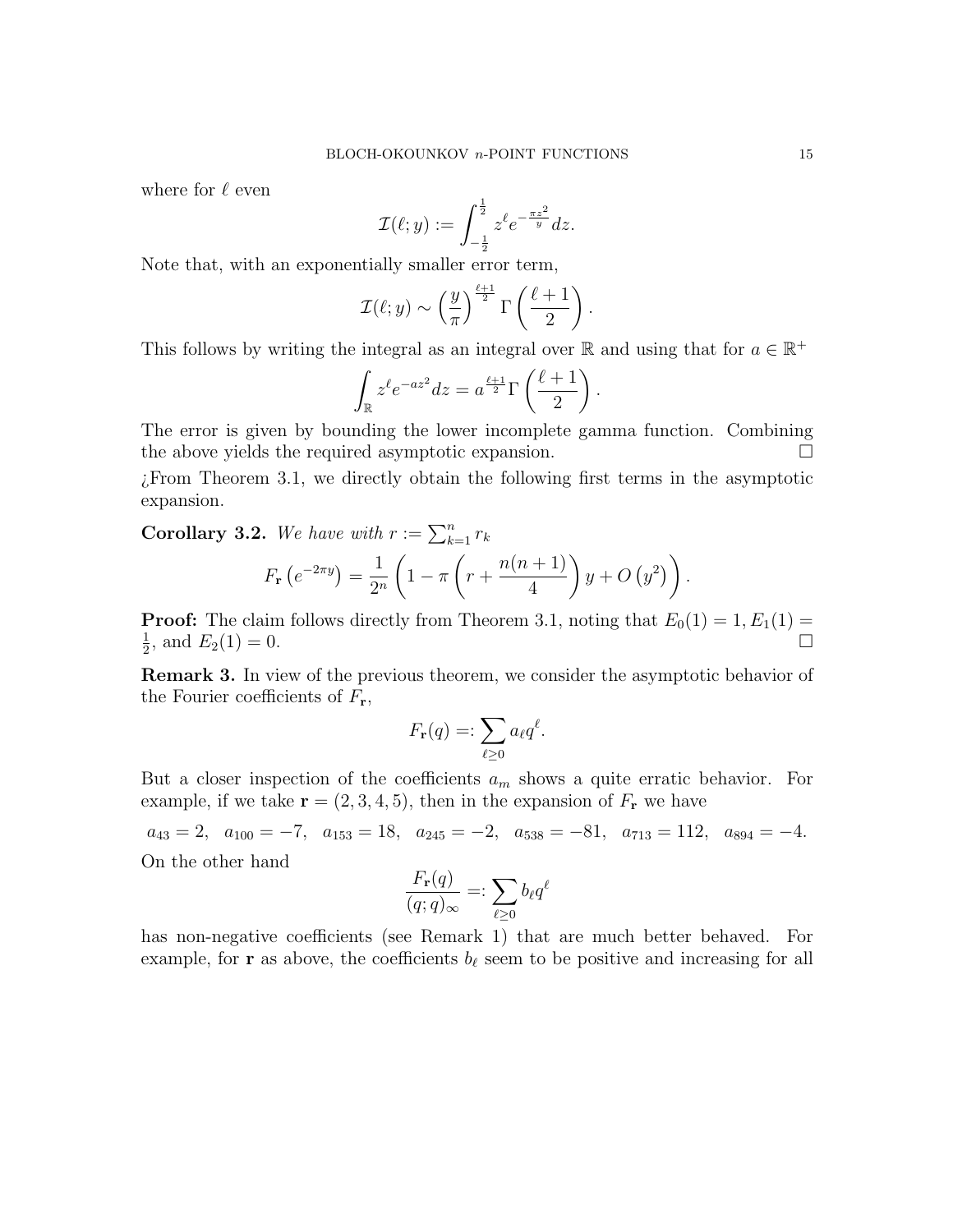$\ell \geq 25$ . We have the following asymptotic behavior, with  $p(\ell)$  denoting the number of partitions of  $\ell$ .

**Theorem 3.3.** We have, as  $\ell \to \infty$ ,

$$
b_{\ell} \sim \frac{p(\ell)}{2^n}.
$$

Proof: The claim follows by using Wright's version of the Circle Method [14]. The key is that one can prove, similarly as in Theorem 3.1, that

$$
\mathcal{F}(\tau)\sim \frac{1}{2^n}
$$

as  $\tau \to 0$  with  $\tau = u + iv$  and  $|u| \leq v$ . This gives the appropriate bound on the major arc in Wright's Circle Method. On the minor arcs one uniformly approximates the partial theta function similarly to Wright (see the calculations leading to formula  $(4.6)$  of [14]). We leave the details to the interested reader.

3.2. Asymptotic properties of  $G_{r,s}$ . Similarly to the case of  $F_r$ , we obtain for  $G_{r,s}$ the following result

**Theorem 3.4.** We have as,  $y \rightarrow 0$ ,

$$
G_{\mathbf{r},\mathbf{s}}\left(e^{-2\pi y}\right) = \frac{1}{2^n} \sum_{\substack{\nu_1,\dots,\nu_n \geq 0 \\ 0 \leq \ell_k \leq \nu_k \\ \ell \text{ even}}} (-1)^{\nu} 2^{\nu} \pi^{\nu - \frac{\ell}{2}} i^{\ell} \frac{\Gamma\left(\frac{\ell+1}{2}\right)}{\sqrt{\pi}} \prod_{j=1}^m \frac{E_{\nu_j}(1)(-1)^{\ell_j}}{\ell_j! \left(\nu_j - \ell_j\right)!} \left(r_j + \frac{1}{2}\right)^{\nu_j - \ell_j} \\
\times \prod_{j=m+1}^n \frac{E_{\nu_j}(0)}{\ell_j! \left(\nu_j - \ell_j\right)!} \left(s_j + \frac{1}{2}\right)^{\nu_j - \ell_j} y^{\nu - \frac{\ell}{2}} + O\left(e^{-ay}\right),
$$

where  $a \in \mathbb{R}^+$ ,  $\ell := \sum_{k=1}^n \ell_k$ , and  $\nu := \sum_{k=1}^n \nu_k$ ,

Proof: We proceed as in the proof of Theorem 3.1 and set

$$
\mathcal{G}(\tau) := G_{\mathbf{r}, \mathbf{s}} \left( e^{2\pi i \tau} \right), \n\mathcal{G}(z; \tau) := \prod_{j=1}^{m} \frac{\zeta^{-1} q^{r_j + \frac{1}{2}}}{\left( 1 + \zeta^{-1} q^{r_j + \frac{1}{2}} \right)} \prod_{j=m+1}^{n} \frac{1}{\left( 1 + \zeta q^{s_j + \frac{1}{2}} \right)} \vartheta(z; \tau).
$$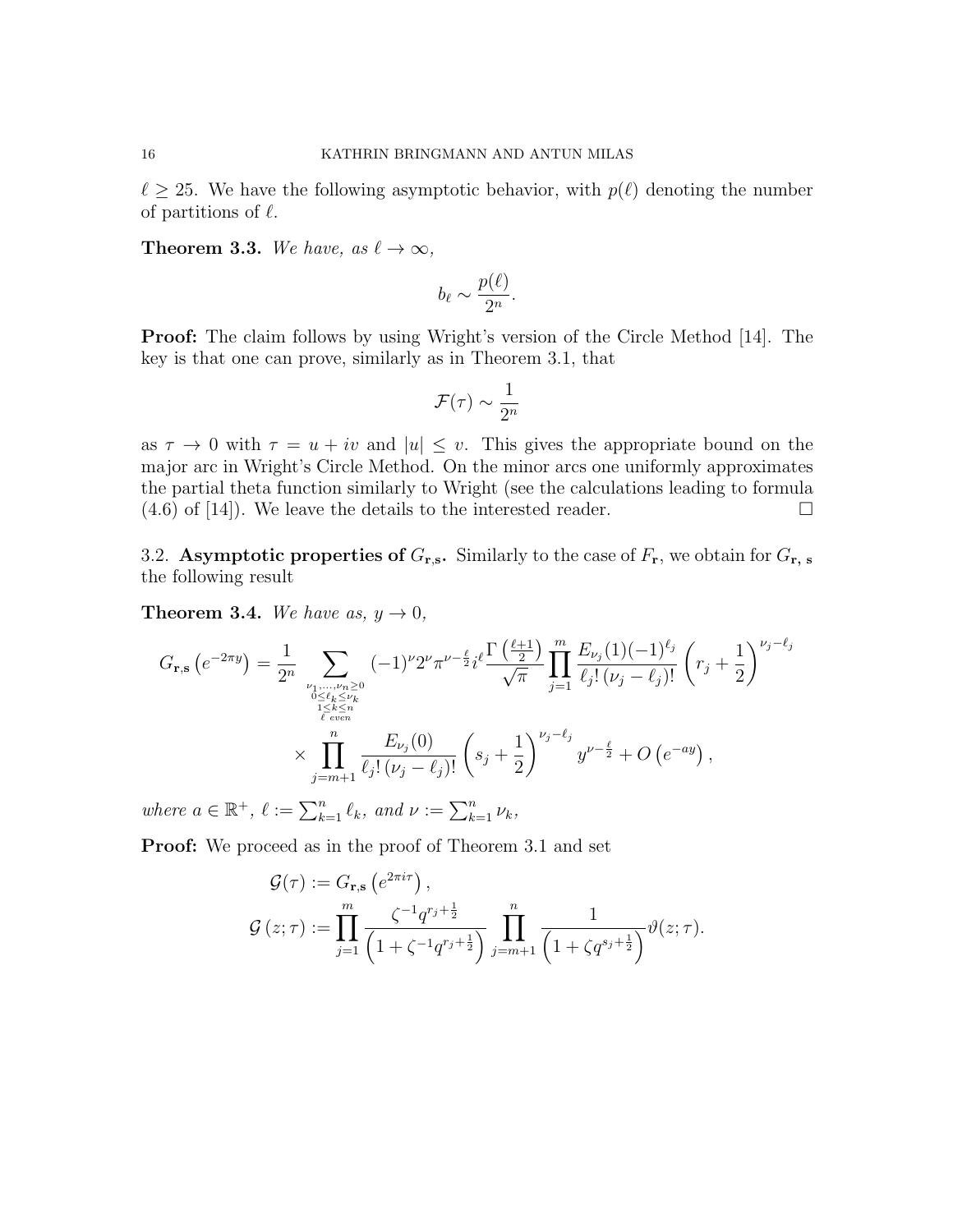Then, by Theorem 2.7,  $\mathcal{G}(\tau) = \text{CT}_{\zeta} \mathcal{G}(z;\tau)$  and Cauchy's Theorem yields

$$
\mathcal{G}(\tau) = \int_{-\frac{1}{2}}^{\frac{1}{2}} \mathcal{G}(-z;\tau) dz.
$$

We now use  $(3.1)$ ,  $(3.2)$ , and

$$
\frac{1}{1+\zeta^{-1}q^{s+\frac{1}{2}}} = \frac{1}{2} \sum_{\nu \ge 0} \frac{E_{\nu}(0)}{\nu!} \left( -2\pi i z + 2\pi i \left( s + \frac{1}{2} \right) \tau \right)^{\nu}
$$

$$
= \frac{1}{2} \sum_{\substack{\nu \ge 0 \\ 0 \le \ell \le \nu}} \frac{E_{\nu}(0)}{\nu!} {\nu \choose \ell} (-1)^{\nu} (2\pi i)^{\nu} \left( s + \frac{1}{2} \right)^{\nu - \ell} \tau^{\nu - \ell}.
$$

Thus

$$
\mathcal{G}(iy) \sim \frac{1}{2^n \sqrt{y}} \sum_{\substack{\nu_1, \dots, \nu_n \ge 0 \\ 0 \le \ell_k \le \nu_k \\ 1 \le k \le n}} (-1)^{\nu} y^{\nu - \ell} (2\pi)^{\nu} i^{\ell} \prod_{j=1}^m \frac{E_{\nu_j}(1)(-1)^{\ell_j}}{\ell_j! (\nu_j - \ell_j)!} \left( r_j + \frac{1}{2} \right)^{\nu_j - \ell_j} \times \prod_{j=m+1}^n \frac{E_{\nu_j}(0)}{\ell_j! (\nu_j - \ell_j)!} \left( r_j + \frac{1}{2} \right)^{\nu_j - \ell_j} \mathcal{I}(\ell; y),
$$

which directly yields the claim.  $\Box$ 

 $\chi$ From Theorem 3.4, we may again determine the leading asymptotic terms.

**Corollary 3.5.** We have with  $r := \sum_{k=1}^{m} r_k$  and  $s := \sum_{k=m+1}^{n} s_k$ 

$$
G_{\mathbf{r},\mathbf{s}}\left(e^{-2\pi y}\right) = \frac{1}{2^n} \left(1 - \pi \left(r - s + m + \frac{n(n-3)}{4}\right)y + O\left(y^2\right)\right).
$$

 $\sum$ As in Theorem 3.3, from Theorem 3.4 and [14], we easily infer, writing  $G_{\mathbf{r},\mathbf{s}}(q) =:$ <br> $\sum_{\ell=0}^{\infty} c_{\ell} q^{\ell}$ ,

Corollary 3.6. We have

$$
c_{2\ell} \sim \frac{p(\ell)}{2^n}.
$$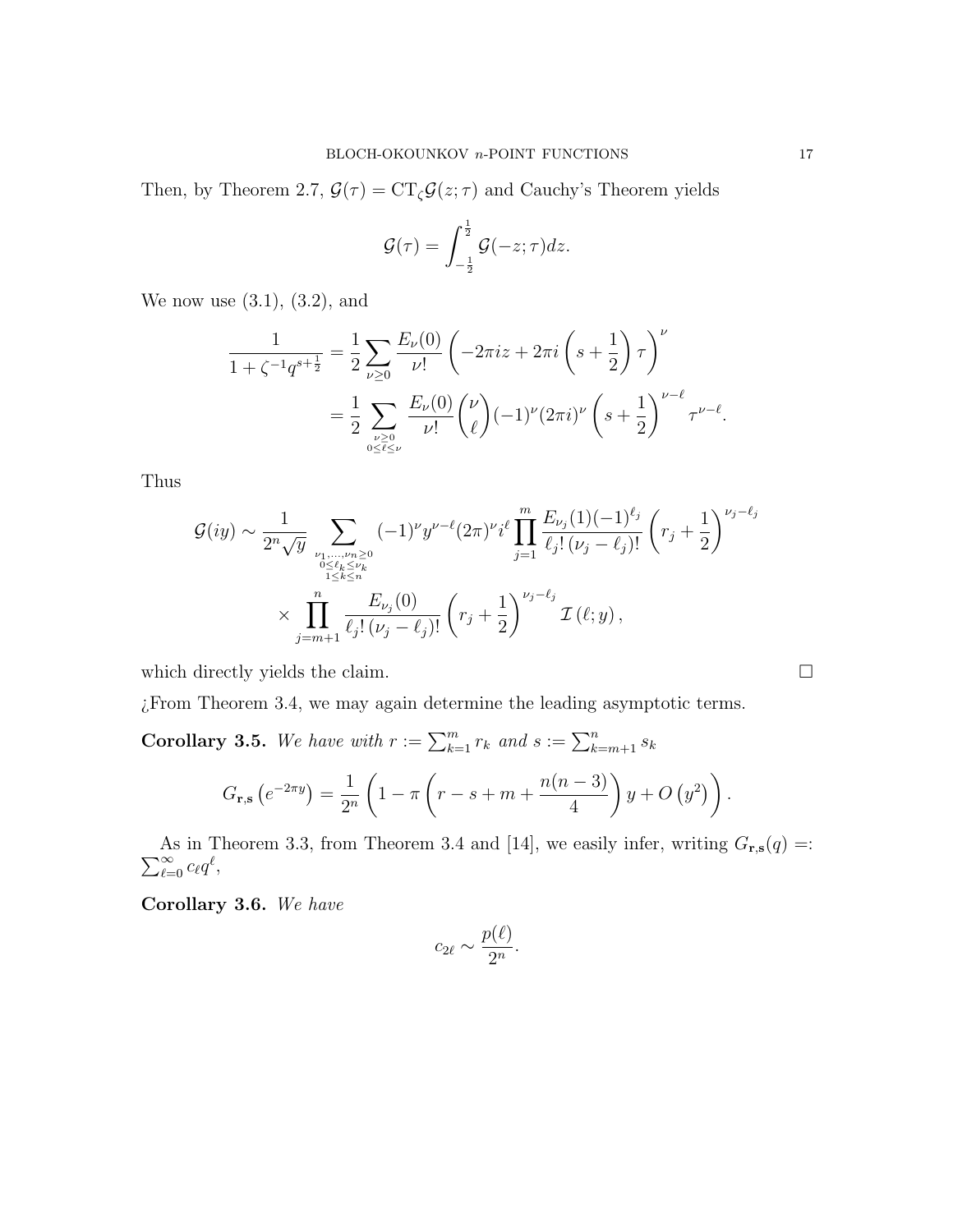#### 18 KATHRIN BRINGMANN AND ANTUN MILAS

## 4. Higher level Bloch-Okounkov n-point functions

There are many possible extensions and generalizations of the concept of Bloch-Okounkov *n*-point function  $[8, 6, 4, 13]$ . The most obvious one comes from the consideration of a single uncharged free fermion vertex superalgebra [8, 13]. Although a recursion can be derived in this case, an explicit formula as in Theorem 1.1 is not known. Another level of generalization comes from considerations of tensor products of vertex (super) algebras. "Higher level" infinite wedge space is one such example it is simply the tensor product of  $\ell \in \mathbb{N}$  copies of the (rank one) infinite-wedge space discussed earlier.

Let us denote rank- $\ell$  fermonic generators with  $\psi_j (r+1/2), \psi_j^* (r+1/2)$   $(j = 1, ..., \ell),$ where the anti-bracket relations are

$$
\left[\psi_j\left(r+\frac{1}{2}\right),\psi_k^*\left(p+\frac{1}{2}\right)\right]=\delta_{j,k}\delta_{r+p+1,0}.
$$

The relevant spaces are now  $V = \mathcal{F}^{\otimes^{\ell}}$  and its charge zero subspace is  $\mathcal{F}_0^{\otimes^{\ell}}$ . Here the charge of the tensor product is defined as the sum of charges of tensor components. Again, other non-zero charge subspaces can be easily handled by using shifting. We set

$$
F^{(\ell)}(t_1, ..., t_n) := \eta(\tau)^{\ell} \times \text{tr}_V A^{(\ell)}(t_1) \cdots A^{(\ell)}(t_n) q^{L(0) - \frac{\ell}{24}},
$$

where

$$
A^{(\ell)}(t) := \prod_{j=1}^{\ell} \sum_{r \in \mathbb{Z}} \psi_j^* \left( r + \frac{1}{2} \right) \psi_j \left( -r - \frac{1}{2} \right) t^{-r - \frac{1}{2}},
$$

(here  $^{(\ell)}$  not to be confused with  $\ell\text{-th}$  derivative).

Remark 4. Note that we have

$$
F^{(\ell)}(t_1, ..., t_n) = F(t_1, ..., t_n)^{\ell}.
$$

In particular,  $F^{(\ell)}(t)$  has a meromorphic continuation such that

$$
F^{(\ell)}(t) = \frac{1}{\Theta(t)^{\ell}}.
$$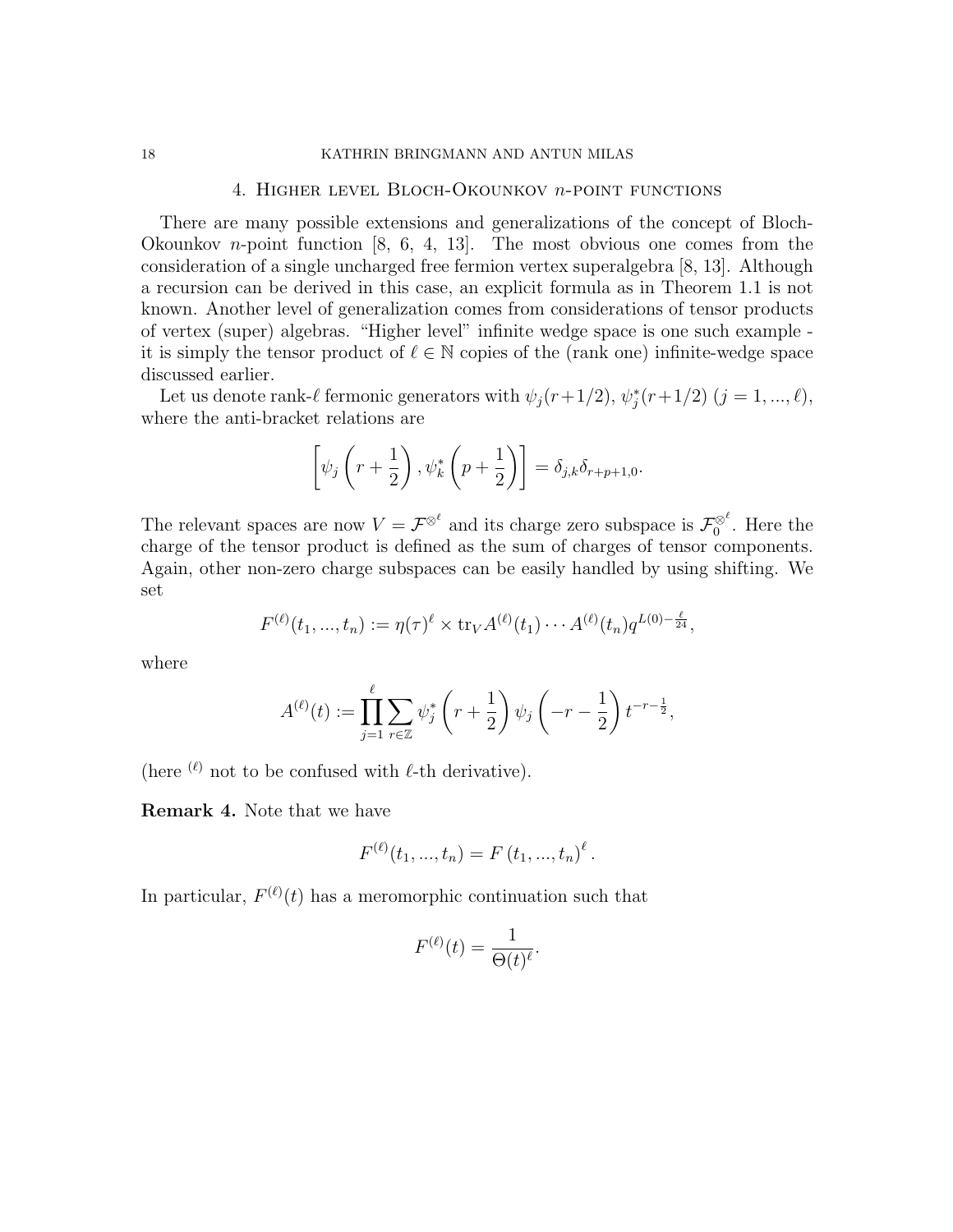This is easily seen by using the multiplicative property of the trace and the relation  $L(0) = \sum_{j=1}^{n} L^{(j)}(0),$ 

$$
\eta(\tau)^{\ell} \cdot \text{tr}_{V} A^{(\ell)}(t_{1}) \cdots A^{(\ell)}(t_{n}) q^{L(0) - \frac{\ell}{24}}
$$
\n
$$
= \eta(\tau)^{\ell} \cdot \text{tr}_{V} \prod_{j=1}^{\ell} \sum_{r \in \mathbb{Z}} \psi_{j}^{*} \left( r + \frac{1}{2} \right) \psi_{j} \left( -r - \frac{1}{2} \right) t_{1}^{-r - \frac{1}{2}} \cdots
$$
\n
$$
\cdots \prod_{j=1}^{\ell} \sum_{r \in \mathbb{Z}} \psi_{j}^{*} \left( r + \frac{1}{2} \right) \psi_{j} \left( -r - \frac{1}{2} \right) t_{n}^{-r - \frac{1}{2}} q^{L(0) - \frac{\ell}{24}}
$$
\n
$$
= \eta(\tau)^{\ell} \prod_{j=1}^{\ell} \text{tr}_{\mathcal{F}_{0}} A^{(1)}(t_{1}) \cdots A^{(1)}(t_{n}) q^{L^{(j)}(0) - \frac{1}{24}} = F(t_{1}, ..., t_{n})^{\ell},
$$

as required.

Studying properties of the Fourier coefficients of  $F^{(\ell)}(t_1, ..., t_n)$ , for  $\ell \geq 2$ , is an interesting problem to which we hope to return in a future publication. The only case that is currently well-understood is  $F^{(\ell)}(t)$ , due to [2].

#### **REFERENCES**

- [1] S. Bloch and A. Okounkov, The Character of the Infinite Wedge Representation, Adv. Math. 149 (2000), 1-60.
- [2] K. Bringmann, T. Creutzig, and L. Rolen, Negative index Jacobi forms and quantum modular forms, Research in the Mathematical Sciences, accepted for publication.
- [3] K. Bringmann and A.Milas, W-algebras, false theta functions and quantum modular forms I, submitted.
- [4] S. Cheng and W. Wang, The correlation functions of vertex operators and Macdonald polynomials, J. Algebr. Comb. 25 (2007), 43–56.
- [5] T. Creutzig and A.Milas, False theta functions and the Verlinde formula, Adv. Math. 262 (2014), 520-545.
- [6] A. Eskin and A. Okounkov, Pillowcases and quasimodular forms, Algebraic geometry and number theory, Progr. Math. 253 (2006), 1-25.
- [7] V. Kac, Vertex algebras for beginners, AMS, 1998.
- [8] A. Milas, Formal differential operators, vertex operator algebras and zeta-values II, Journal of Pure and Applied Algebra 183 (2003), 191-244.
- [9] A. Milas, Correlation functions, differential operators and vertex operator algebras, (Toronto, 2000) Fields Institute Communications 39, 2003.
- [10] A. Okounkov, Infinite wedge and random partitions, Selecta Math. 7 (2001), 1-25.